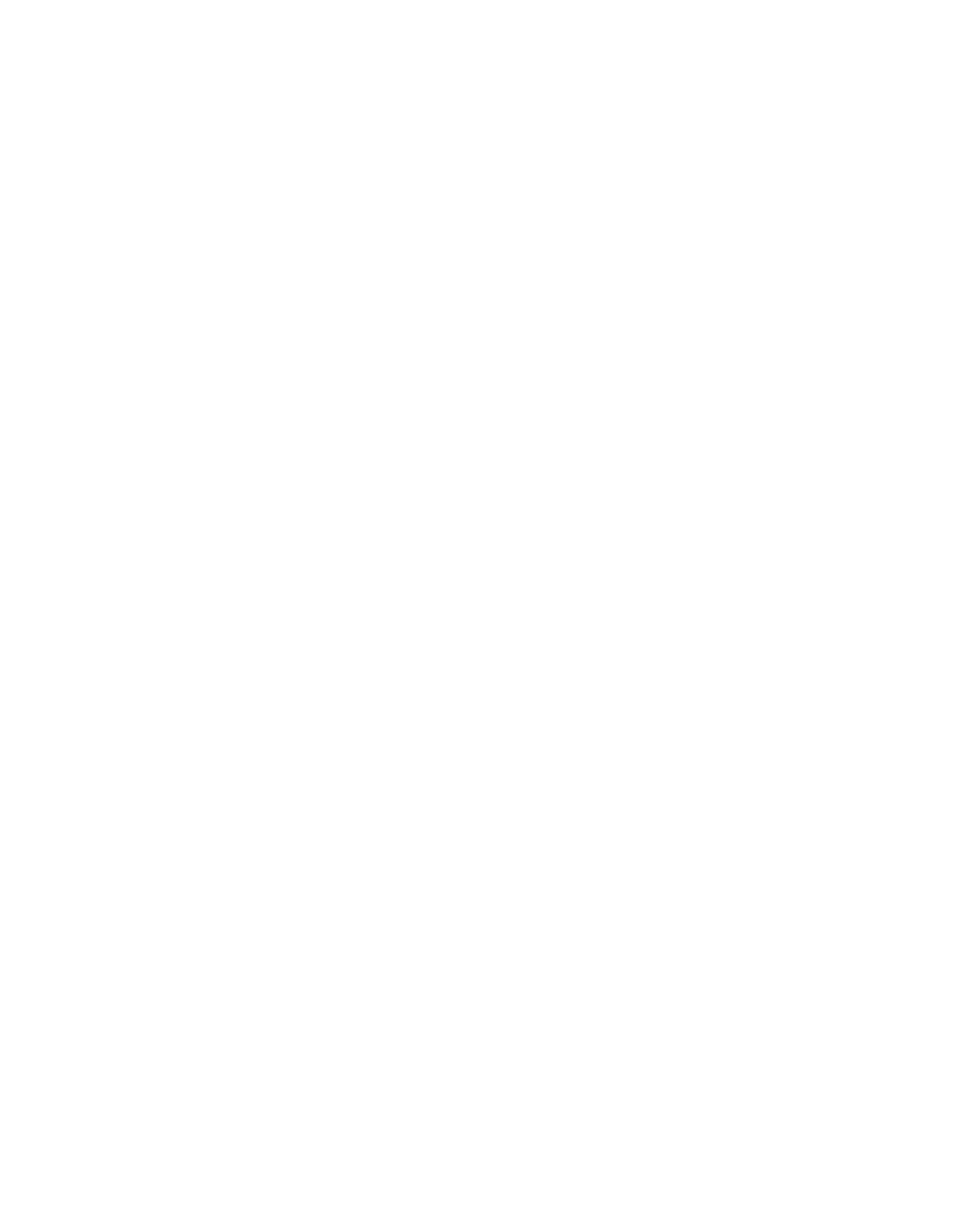## **APPENDIX D - Air Quality**

This attachment provides the data, assumptions, methodology, and results of an air quality assessment that was performed to evaluate the Service Station Plaza (the Proposed Project) at Baltimore/Washington International Thurgood Marshall Airport (BWI Marshall Airport). For the assessment, a construction emissions inventory was prepared and an intersection analysis performed.

## **Regulatory Information**

Federal Aviation Administration (FAA) Order  $5050.4B<sup>1</sup>$  $5050.4B<sup>1</sup>$  $5050.4B<sup>1</sup>$  provides the basis for delineating the scope of the FAA's assessment of air quality impacts under the National Environmental Policy Act (NEPA) and the Clean Air Act (CAA), and contains guiding criteria for determining the extent of an air quality analysis. Additionally, FAA Or[de](#page-2-1)r  $1050.1F<sup>2</sup>$  directs agency personnel to ensure that an air quality assessment prepared under NEPA includes an analysis and summary conclusions of the Proposed Project's impacts on air quality and, when a NEPA analysis is needed, an assessment of the Proposed Project is required to evaluate the impact on the National Ambient Air Quality Standards (NAAQS).

The CAA requires the United States Environmental Protection Agency (EPA) to establish, and periodically review, NAAQS to protect public health, welfare and the environment. NAAQS have been established for the following six air pollutants (known as criteria pollutants): ozone  $(O_3)$ , carbon monoxide (CO), nitrogen dioxide (NO<sub>2</sub>), sulfur dioxide (SO<sub>2</sub>), particulate matter (PM) and lead (Pb). Emissions of PM are measured as particles 10 micrometers or less in diameter (PM<sub>10</sub>) and 2.5 micrometers or less in diameter (PM<sub>2.5</sub>).

Additionally, the CAA requires states to develop a general plan to attain and/or maintain the NAAQS in all areas of the country and to develop a specific plan to attain the standards for each area designated nonattainment and/or maintenance for a NAAQS. These plans, known as State Implementation Plans (SIPs), are developed by state and local air quality management agencies and submitted to the EPA for approval. An area with measured pollutant concentrations which are lower than the NAAQS is designated as an "attainment" area and an area with pollutant concentrations that exceed the NAAQS is designated as a "nonattainment" area. Once a nonattainment area meets the NAAQS and the additional re-designation requirements in the CAA, the EPA designates an area as being "maintenance".

Under the CAA, federal agencies (such as the FAA) must make a determination of conformity with the applicable SIP, before taking any action on a Proposed Project (e.g., setting aside money, granting a permit, etc.). The EPA has published a rule (referred to as the General Conformity Rule) that stipulates how applicable federal agencies are to make such a determination. A formal *Conformity Determination* must be performed when the emissions caused by a federal action (the "net" emissions when Proposed Project emissions are compared

<span id="page-2-1"></span><span id="page-2-0"></span><sup>&</sup>lt;sup>1</sup> FAA, Order 5050.4B, NEPA Implementing Instructions for Airport Actions, April 26, 2006.<br><sup>2</sup> FAA, Order 1050.1F, Environmental Impacts: Policies and Procedures, July 16, 2015.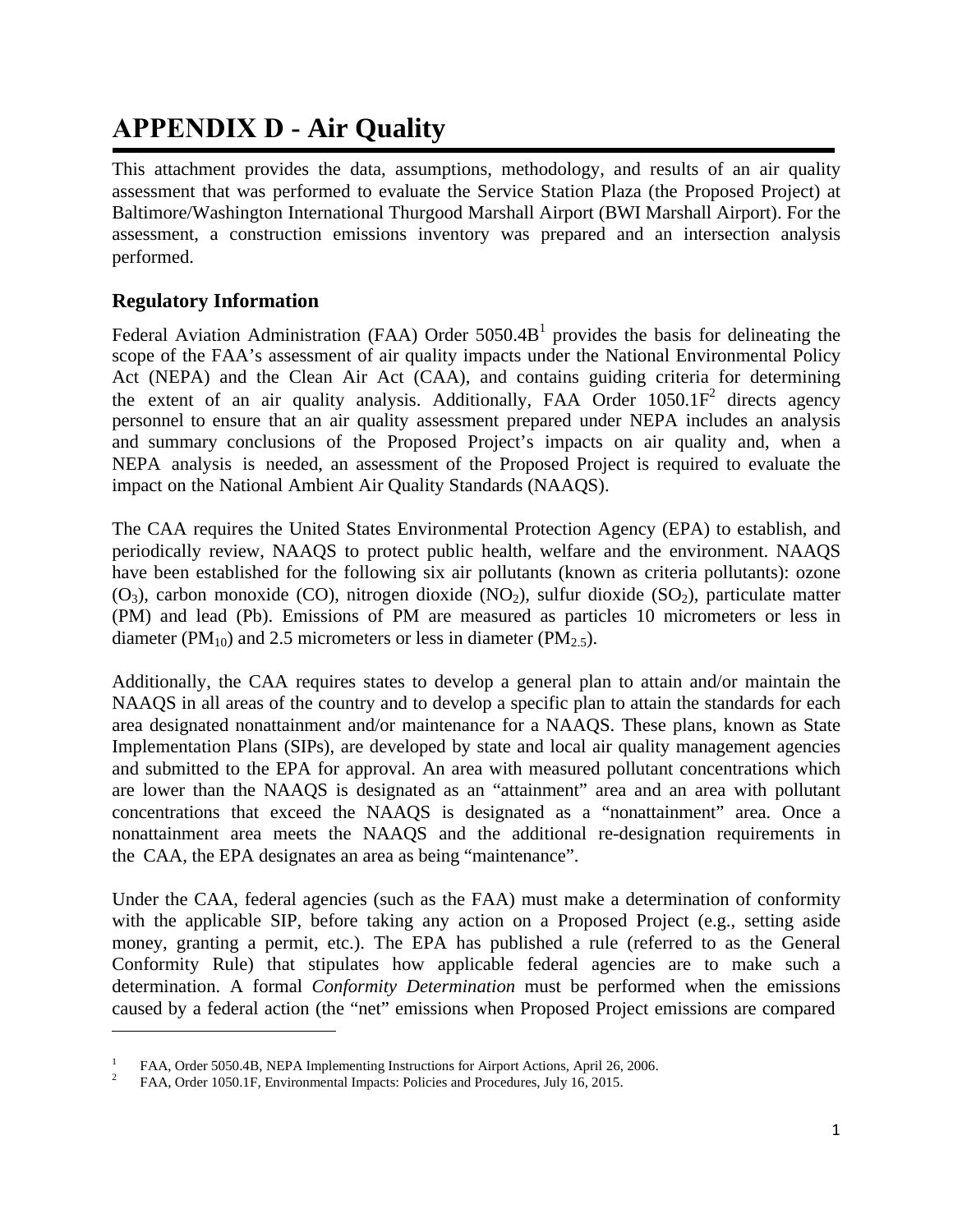to No Action emissions) equal or exceed what are known as *de minimis* levels. If emissions are below the *de minimis* levels, it can be presumed that a Proposed Project conforms to the CAA.

Maryland's Anne Arundel County (including the area surrounding BWI Marshall) is presently designated by the EPA as nonattainment for the pollutants  $O_3$  and maintenance for PM<sub>2.5</sub>. Therefore, emissions of nitrogen oxides  $(NO<sub>x</sub>)$  and volatile organic compounds  $(VOC)$  – the two primary precursors to  $O_3$  formation – as well as  $PM_{2.5}$ , were the focus of this air quality assessment. Because of these designations, the EPA's General Conformity Rule applies to the Proposed Project. The applicable *de minimis* thresholds are 100 tons per year of VOC, NO<sub>x</sub>, or 100 tons of direct emissions of  $PM_{2.5}$ . Because emissions of  $SO_2$  can be precursors to the pollutant PM2.5, the EPA established a *de minimis* threshold of 100 tons per year for this pollutant as well. For disclosure purposes, emissions of CO were also evaluated in the air quality assessment.

#### **Construction Emissions**

Construction emissions were estimated using the EPA's Motor Vehicle Emissions Simulator  $(MOVES)$  and  $NONROAD<sup>3</sup>$  $NONROAD<sup>3</sup>$  $NONROAD<sup>3</sup>$  emission factor models, and other appropriate guidelines. Construction-related emissions are primarily associated with the exhaust from heavy equipment (i.e., cranes, backhoes, bulldozers, graders, rollers, etc.), delivery and haul trucks (i.e., cement trucks, dump trucks, etc.), and construction worker vehicles getting to and from the site; and with fugitive dust from site preparation, land clearing, material handling, equipment movement on unpaved areas, and demolition activities. These emissions are temporary in nature and generally confined to the construction site and the access/egress roadways.

Emissions from construction activities were estimated based on the projected construction activity schedule, the number of vehicles/pieces of equipment, the types of equipment/type of fuel used, vehicle/equipment utilization rates (including load factor or usage factor), the equipment size (horsepower), and the year in which construction occurs. The construction activities associated with the development of the Service Station Plaza at BWI Marshall are anticipated to occur from January 2018 through December 2019.

#### *Construction Equipment*

The horsepower assigned to each construction equipment type was based on the most frequently utilized equipment within Anne Arundel County as derived from the MOVES/NONROAD models. Emission factors for each equipment type were applied to the anticipated equipment work output (horsepower-hours of expected equipment use). **Table A-1** presents the assumed horsepower, load factor, and usage factor for each type of construction equipment. Operating times for the equipment were based on a six-day workweek and a ten-hour workday during which the equipment could be operating.

<span id="page-3-0"></span><sup>3</sup> EPA, Motor Vehicle Emission Simulator (MOVES), *[https://www3.epa.gov/otaq/models/moves/;](https://www3.epa.gov/otaq/models/moves/)* and NONROAD, *[https://www3.epa.gov/otaq/nonrdmdl.htm.](https://www3.epa.gov/otaq/nonrdmdl.htm)*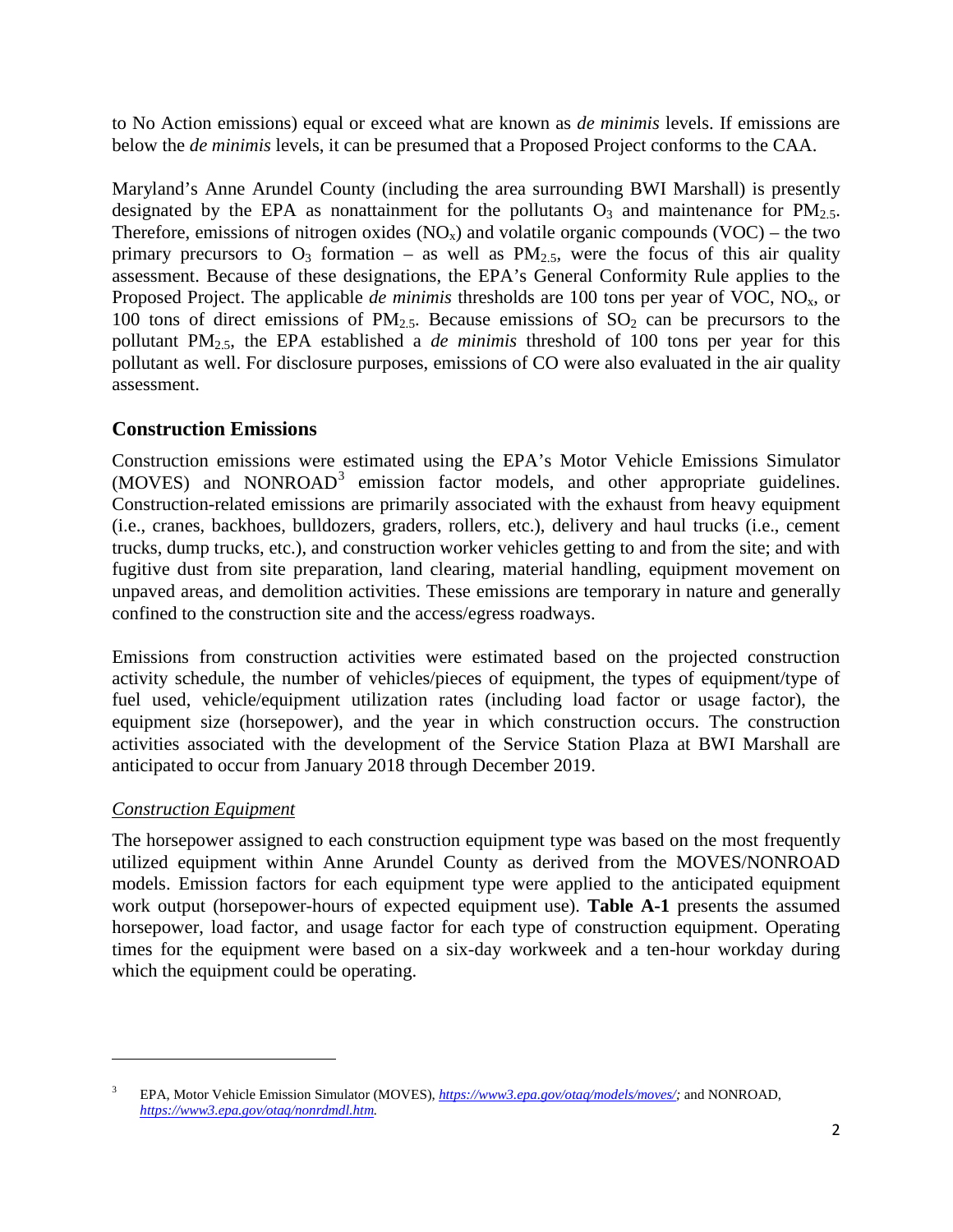| <b>Equipment</b>                       | <b>Horsepower</b> | Load<br><b>Factor</b> | <b>Usage</b><br><b>Factor</b> |
|----------------------------------------|-------------------|-----------------------|-------------------------------|
| Diesel - Cranes                        | 238               | 0.43                  | 0.48                          |
| Diesel - Other Construction Equipment  | 443               | 0.59                  | 0.29                          |
| Diesel - Crawler Tractor/Dozers        | 136               | 0.59                  | 0.45                          |
| Diesel - Crushing/Proc. Equipment      | 61                | 0.43                  | 0.46                          |
| Diesel - Pavers                        | 135               | 0.59                  | 0.39                          |
| Diesel - Graders                       | 231               | 0.59                  | 0.46                          |
| Diesel - Rollers                       | 85                | 0.59                  | 0.37                          |
| Diesel - Excavators                    | 138               | 0.59                  | 0.53                          |
| Diesel - Off-highway Trucks            | 420               | 0.59                  | 0.79                          |
| Diesel - Tractors/Loaders/Backhoes     | 87                | 0.21                  | 0.55                          |
| Diesel - Air Compressors               | 84                | 0.90                  | 0.53                          |
| Diesel - Bore/Drill Rigs               | 132               | 0.43                  | 0.22                          |
| Diesel - Aerial Lifts                  | 22                | 0.21                  | 0.18                          |
| Diesel - Welders                       | 46                | 0.90                  | 0.53                          |
| Diesel - Plate Compactors              | 5                 | 0.43                  | 0.23                          |
| Diesel - Pumps                         | 8                 | 0.90                  | 0.53                          |
| Diesel - Concrete/Industrial Saws      | 33                | 0.59                  | 0.28                          |
| Diesel - Paving Equipment              | 131               | 0.59                  | 0.30                          |
| Diesel - Surfacing Equipment           | 22                | 0.59                  | 0.27                          |
| Diesel - Chippers/Stump Grinders (com) | 84                | 0.90                  | 0.53                          |
| Diesel - Scrapers                      | 423               | 0.59                  | 0.44                          |
| Gasoline - Chain Saws                  | 7                 | 0.70                  | 0.15                          |
| Diesel - Sprayers                      | 128               | 0.90                  | 0.53                          |

**Table A-1: Construction Equipment Information**

Source: EPA, MOVES/NONROAD Models.

The following equation was used to obtain emission estimates for off-road construction equipment:

*Equipment Emission Rate (tons/year) = Full Throttle Emission Factor (grams/hp-hour) x size (hp) x hours per year x Load Factor x Usage Factor x (1 pound/453.59 grams) x (1 ton/2,000 pounds)*

**Tables A-2 and A-3** present the construction equipment emission factors (grams per horsepower-hour) for 2018 and 2019, respectively.

| Table A-2, Construction Equipment Emission Factors (grams/np-nour) for 2016 |      |            |          |                 |           |                   |
|-----------------------------------------------------------------------------|------|------------|----------|-----------------|-----------|-------------------|
| Equipment                                                                   | CO   | <b>VOC</b> | $NO_{x}$ | SO <sub>2</sub> | $PM_{10}$ | PM <sub>2.5</sub> |
| Diesel - Cranes                                                             | 0.32 | 0.17       | 1.43     | < 0.01          | 0.06      | 0.06              |
| Diesel - Other Construction Equipment                                       | 1.17 | 0.21       | 2.77     | < 0.01          | 0.17      | 0.16              |
| Diesel - Crawler Tractor/Dozers                                             | 1.96 | 0.56       | 3.42     | < 0.01          | 0.40      | 0.39              |
| Diesel - Crushing/Proc. Equipment                                           | 1.41 | 0.21       | 3.36     | < 0.01          | 0.17      | 0.16              |
| Diesel - Pavers                                                             | 2.71 | 0.73       | 4.16     | < 0.01          | 0.46      | 0.44              |

**Table A-2: Construction Equipment Emission Factors (grams/hp-hour) for 2018**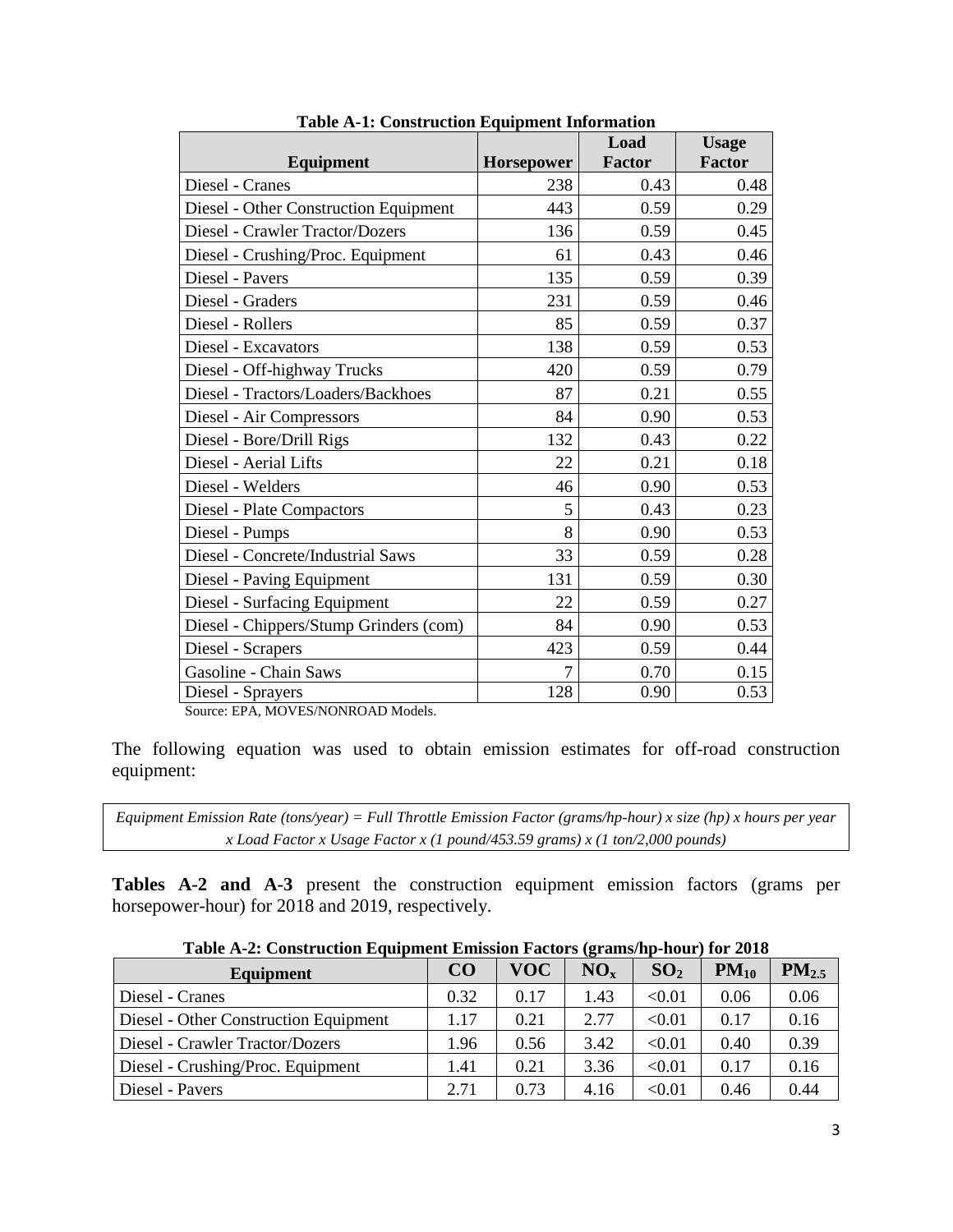| Diesel - Graders                       | 0.31   | 0.15  | 1.01 | < 0.01 | 0.05 | 0.05 |
|----------------------------------------|--------|-------|------|--------|------|------|
| Diesel - Rollers                       | 1.73   | 0.20  | 1.77 | < 0.01 | 0.22 | 0.22 |
| Diesel - Excavators                    | 0.38   | 0.15  | 0.95 | < 0.01 | 0.08 | 0.08 |
| Diesel - Off-highway Trucks            | 0.27   | 0.14  | 0.83 | < 0.01 | 0.03 | 0.03 |
| Diesel - Tractors/Loaders/Backhoes     | 1.34   | 0.17  | 1.37 | < 0.01 | 0.16 | 0.16 |
| Diesel - Air Compressors               | 1.38   | 0.24  | 2.28 | < 0.01 | 0.21 | 0.20 |
| Diesel - Bore/Drill Rigs               | 1.00   | 0.32  | 3.57 | < 0.01 | 0.22 | 0.21 |
| Diesel - Aerial Lifts                  | 6.38   | 1.64  | 6.00 | < 0.01 | 0.90 | 0.87 |
| Diesel - Welders                       | 3.21   | 0.76  | 4.61 | < 0.01 | 0.52 | 0.51 |
| <b>Diesel - Plate Compactors</b>       | 4.45   | 0.63  | 4.51 | < 0.01 | 0.41 | 0.40 |
| Diesel - Pumps                         | 4.46   | 0.67  | 4.71 | < 0.01 | 0.45 | 0.43 |
| Diesel - Concrete/Industrial Saws      | 0.68   | 0.18  | 3.48 | < 0.01 | 0.10 | 0.10 |
| Diesel - Paving Equipment              | 0.77   | 0.20  | 1.87 | < 0.01 | 0.18 | 0.17 |
| Diesel - Surfacing Equipment           | 2.40   | 0.47  | 4.46 | < 0.01 | 0.35 | 0.34 |
| Diesel - Chippers/Stump Grinders (com) | 1.93   | 0.40  | 3.46 | < 0.01 | 0.34 | 0.33 |
| Diesel - Scrapers                      | 0.71   | 0.16  | 1.74 | < 0.01 | 0.11 | 0.10 |
| Gasoline - Chain Saws                  | 289.45 | 62.09 | 1.35 | 0.07   | 9.75 | 8.97 |
| Diesel - Sprayers                      | 1.53   | 0.40  | 3.59 | < 0.01 | 0.29 | 0.28 |

Source: EPA, MOVES/NONROAD Models.

#### **Table A-3: Construction Equipment Emission Factors (grams/hp-hour) for 2019**

| <b>Equipment</b>                       | CO   | <b>VOC</b> | NO <sub>x</sub> | SO <sub>2</sub> | $PM_{10}$ | $PM_{2.5}$ |
|----------------------------------------|------|------------|-----------------|-----------------|-----------|------------|
| Diesel - Cranes                        | 0.26 | 0.16       | 1.21            | < 0.01          | 0.05      | 0.05       |
| Diesel - Other Construction Equipment  | 1.06 | 0.20       | 2.51            | < 0.01          | 0.15      | 0.15       |
| Diesel - Crawler Tractor/Dozers        | 1.80 | 0.51       | 3.12            | < 0.01          | 0.37      | 0.36       |
| Diesel - Crushing/Proc. Equipment      | 1.24 | 0.19       | 3.25            | < 0.01          | 0.14      | 0.14       |
| Diesel - Pavers                        | 2.48 | 0.67       | 3.86            | < 0.01          | 0.42      | 0.41       |
| Diesel - Graders                       | 0.23 | 0.15       | 0.80            | < 0.01          | 0.03      | 0.03       |
| Diesel - Rollers                       | 1.46 | 0.18       | 1.48            | < 0.01          | 0.18      | 0.18       |
| Diesel - Excavators                    | 0.27 | 0.15       | 0.71            | < 0.01          | 0.05      | 0.05       |
| Diesel - Off-highway Trucks            | 0.22 | 0.14       | 0.66            | < 0.01          | 0.03      | 0.03       |
| Diesel - Tractors/Loaders/Backhoes     | 1.04 | 0.16       | 1.09            | < 0.01          | 0.11      | 0.11       |
| Diesel - Air Compressors               | 1.23 | 0.22       | 1.99            | < 0.01          | 0.18      | 0.17       |
| Diesel - Bore/Drill Rigs               | 0.90 | 0.30       | 3.28            | < 0.01          | 0.20      | 0.20       |
| Diesel - Aerial Lifts                  | 6.03 | 1.53       | 5.85            | < 0.01          | 0.85      | 0.82       |
| Diesel - Welders                       | 2.88 | 0.68       | 4.45            | < 0.01          | 0.47      | 0.46       |
| Diesel - Plate Compactors              | 4.46 | 0.62       | 4.46            | < 0.01          | 0.39      | 0.38       |
| Diesel - Pumps                         | 4.46 | 0.65       | 4.61            | < 0.01          | 0.43      | 0.42       |
| Diesel - Concrete/Industrial Saws      | 0.53 | 0.17       | 3.32            | < 0.01          | 0.07      | 0.07       |
| Diesel - Paving Equipment              | 0.67 | 0.19       | 1.61            | < 0.01          | 0.16      | 0.15       |
| Diesel - Surfacing Equipment           | 2.38 | 0.47       | 4.46            | < 0.01          | 0.35      | 0.34       |
| Diesel - Chippers/Stump Grinders (com) | 1.80 | 0.37       | 3.21            | < 0.01          | 0.31      | 0.31       |
| Diesel - Scrapers                      | 0.61 | 0.16       | 1.50            | < 0.01          | 0.09      | 0.09       |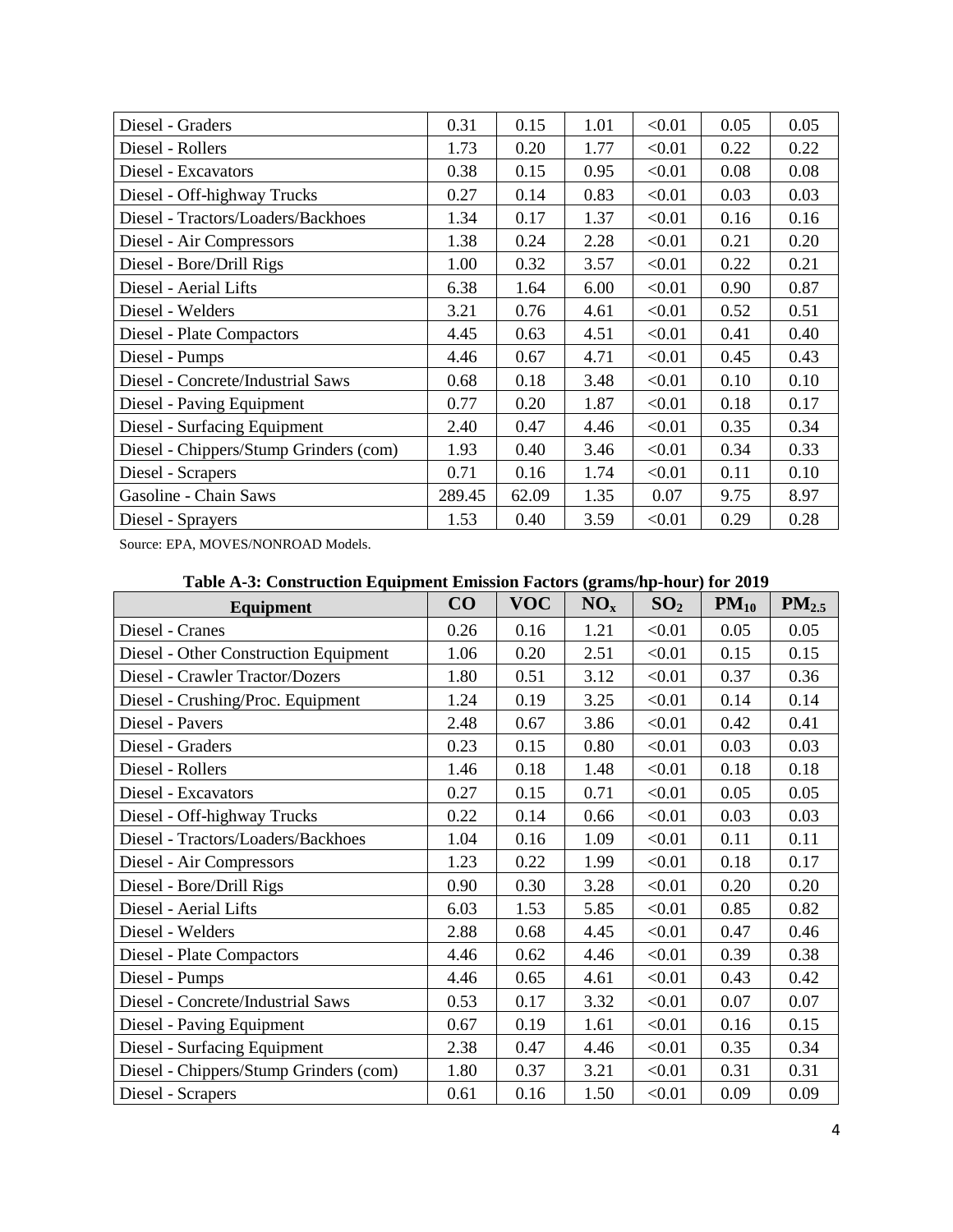| Gasoline - Chain Saws | 289.45 | 62.09 | 1.35        | 0.07   | 9.75 | 8.97 |
|-----------------------|--------|-------|-------------|--------|------|------|
| Diesel - Sprayers     | 1.40   | 0.38  | 334<br>J.J⊤ | < 0.01 | 0.26 | 0.26 |

Source: EPA, MOVES/NONROAD Models.

#### *On-Road Vehicles*

Emission factors associated with the MOVES model for the construction years are presented in Table A-4 for passenger autos and trucks, haul trucks, light commercial trucks, and pickup trucks.

For on-road vehicles, the anticipated vehicle miles traveled (VMT) were estimated to determine annual emissions. The following equation was used to obtain annual emission rates for on-road vehicles:

*Emission Rate (tons/year) for on-road vehicles = Emission Factor (g/mile) x miles per day x days/year x (1 pound/453.59 grams) x (1 ton/2,000 pounds)* 

Emissions associated with on-road motor vehicles utilized for the purposes of security, escorting and project management, and personal employee vehicles, were based on a travel distance of 40 miles per work day (round trip) per vehicle. On-road trucks, including haul trucks, flatbed trucks and pick-up trucks were assumed to travel 100 miles per day per truck.

|      |                     | $\cdots$ $\cdots$ $\cdots$ $\cdots$ $\cdots$ $\cdots$ $\cdots$ |            | $\sum_{i=1}^{n}$ |                 |           |            |
|------|---------------------|----------------------------------------------------------------|------------|------------------|-----------------|-----------|------------|
| Year | <b>Vehicle Type</b> | CO                                                             | <b>VOC</b> | NO <sub>x</sub>  | SO <sub>2</sub> | $PM_{10}$ | $PM_{2.5}$ |
| 2018 | Passenger Cars      | 1.06                                                           | 0.013      | 0.127            | 0.003           | 0.026     | 0.010      |
| 2019 | and Trucks          | 1.02                                                           | 0.012      | 0.114            | 0.003           | 0.026     | 0.010      |
| 2018 | <b>Haul Trucks</b>  | 2.31                                                           | 0.079      | 1.19             | 0.004           | 0.098     | 0.045      |
| 2019 |                     | 2.26                                                           | 0.074      | 1.10             | 0.004           | 0.094     | 0.040      |
| 2018 | Light<br>Commercial | 1.31                                                           | 0.024      | 0.284            | 0.003           | 0.035     | 0.014      |
| 2019 | Trucks              | 1.27                                                           | 0.022      | 0.259            | 0.003           | 0.034     | 0.014      |
| 2018 | Pickup Trucks       | 1.27                                                           | 0.018      | 0.184            | 0.004           | 0.032     | 0.012      |
| 2019 |                     | 1.22                                                           | 0.016      | 0.166            | 0.004           | 0.033     | 0.012      |

**Table A-4: Emission Factors (grams/mile) for On-road Vehicles**

Source: EPA, MOVES/NONROAD Models.

The inventory of emissions from fugitive dust sources was calculated using emission factors from EPA's Compilation of Air Pollution Emissions Factors (i.e., AP-42) and other publications. Fugitive dust emissions can result from the following activities: grading, moving soil, and digging, loading/unloading of trucks, movement of trucks on unpaved surfaces, and wind erosion of stockpiles. A fugitive dust emission factor of 1.2 tons per acre disturbed per month during construction was used, consistent with AP-42, assuming that 25 percent of the construction project area would be disturbed per construction month.  $PM_{2.5}$  was assumed to be 10 percent of  $PM_{10}$  based on AP-42. Erosion control measures and water programs are typically taken to minimize these fugitive dust and particulate emissions. A dust control efficiency of 75 percent due to daily watering and other measures was estimated (per AP-42).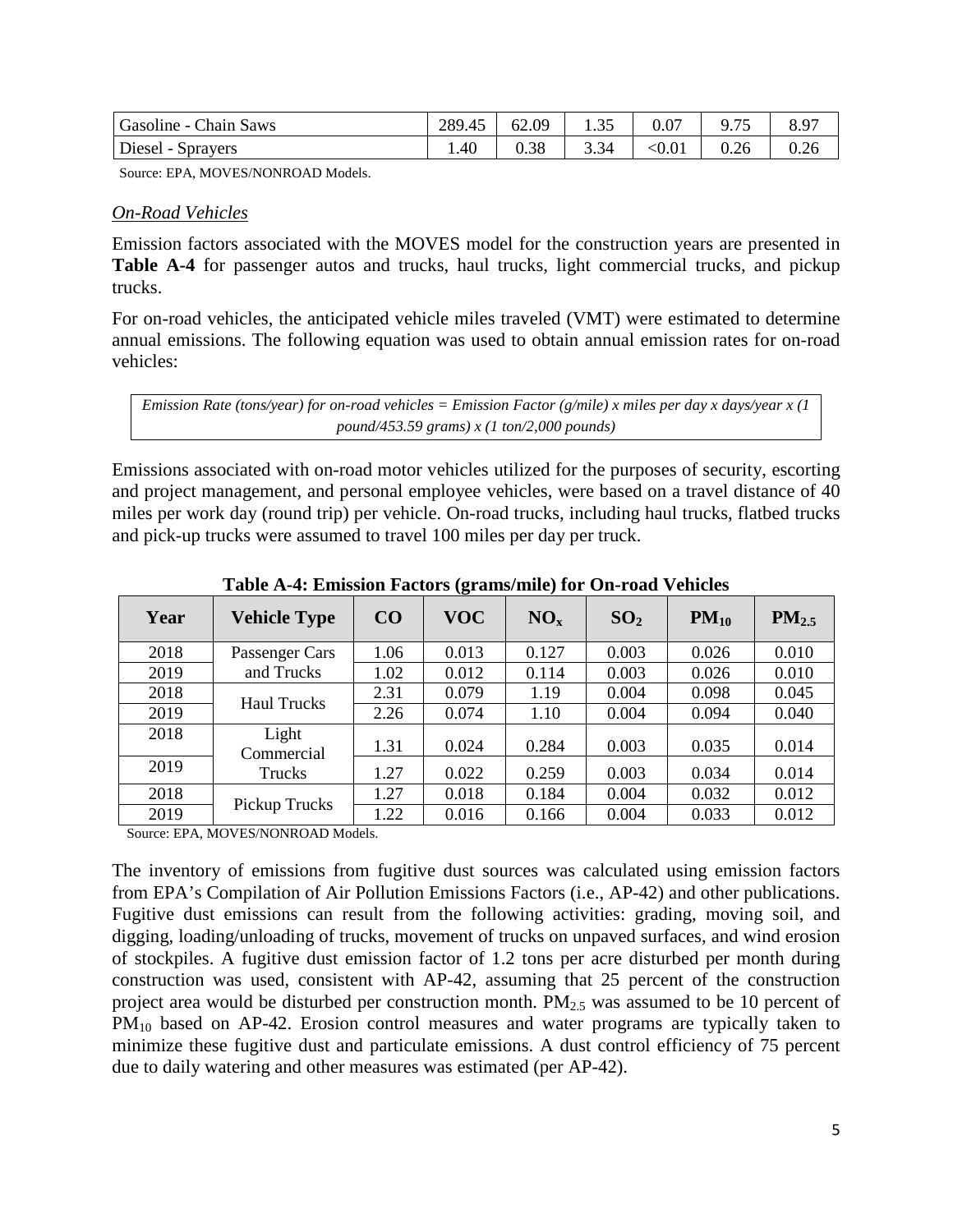Evaporative VOC emissions associated with the application of hot mix asphalt on areas requiring paving were estimated using raw materials quantities listed in the projected construction schedule. An emission factor of 0.053 tons of VOC per acre of asphalt material laid was also assumed, following the methodology outlined by the National Association of Clean Air Agencies (NACAA, formerly STAPPA-ALAPCO).

#### *Results*

The construction emissions associated with the Proposed Project are presented and compared to applicable *de minimis* thresholds in **Table A-5**. As shown, emissions are well below the *deminimis* threshold of 100 tons for NOx, VOC,  $PM_{2.5}$  and  $SO_2$ . Therefore, a Conformity Determination is not required and the Proposed Project is presumed to comply with the SIP and other requirements of the CAA.

| Year              | 2018    | 2019       | de<br>minimis | Conforms? |
|-------------------|---------|------------|---------------|-----------|
| CO                | $1.0\,$ | < 0.1      |               |           |
| <b>VOC</b>        | 0.3     | < 0.1      | 100           | Yes       |
| NO <sub>x</sub>   | 1.9     | < 0.1      | 100           | Yes       |
| $SO_{x}$          | < 0.1   | < 0.1      | 100           | Yes       |
| $PM_{10}$         | 0.1     | < 0.1      |               |           |
| PM <sub>2.5</sub> | 0.1     | $< \! 0.1$ | 100           | Yes       |

**Table A-5: Construction Emission Results (tons)**

Source: EPA, MOVES/NONROAD Model. -- Not applicable

#### **Intersection Analysis**

l

The Proposed Project is located adjacent to the intersection of Aviation Boulevard (MD 170) at Amtrak Way (MD 995) in Anne Arundel County. Because the Proposed Project may affect traffic operations at MD 170, a traffic study was prepared as part of the environmental assessment.[4](#page-7-0)

EPA identifies CO,  $PM_{10}$ , and  $PM_{2.5}$  as the primary pollutants of concern when assessing potential air quality impacts from motor vehicle exhaust. Increased concentrations of these pollutants can be expected in places where large numbers of motor vehicles (especially diesel vehicles for  $PM_{10}$  and  $PM_{2.5}$ ) are present, including crowded intersections where traffic delays are common during peak traffic periods. To determine if the Proposed Project has the potential to affect concentrations of CO,  $PM_{10}$  and  $PM_{2.5}$ , traffic operating conditions at the following four intersections, on and adjacent to Aviation Boulevard (MD170), were reviewed:

- 1. Aviation Boulevard (MD 170) at Stoney Run Road
- 2. Aviation Boulevard (MD 170) at Amtrak Way (MD 995)

<span id="page-7-0"></span><sup>4</sup> HNTB, *Traffic Analysis to Support BWI Marshall Proposed Vehicular Service Station Environmental Assessment*, July 2016.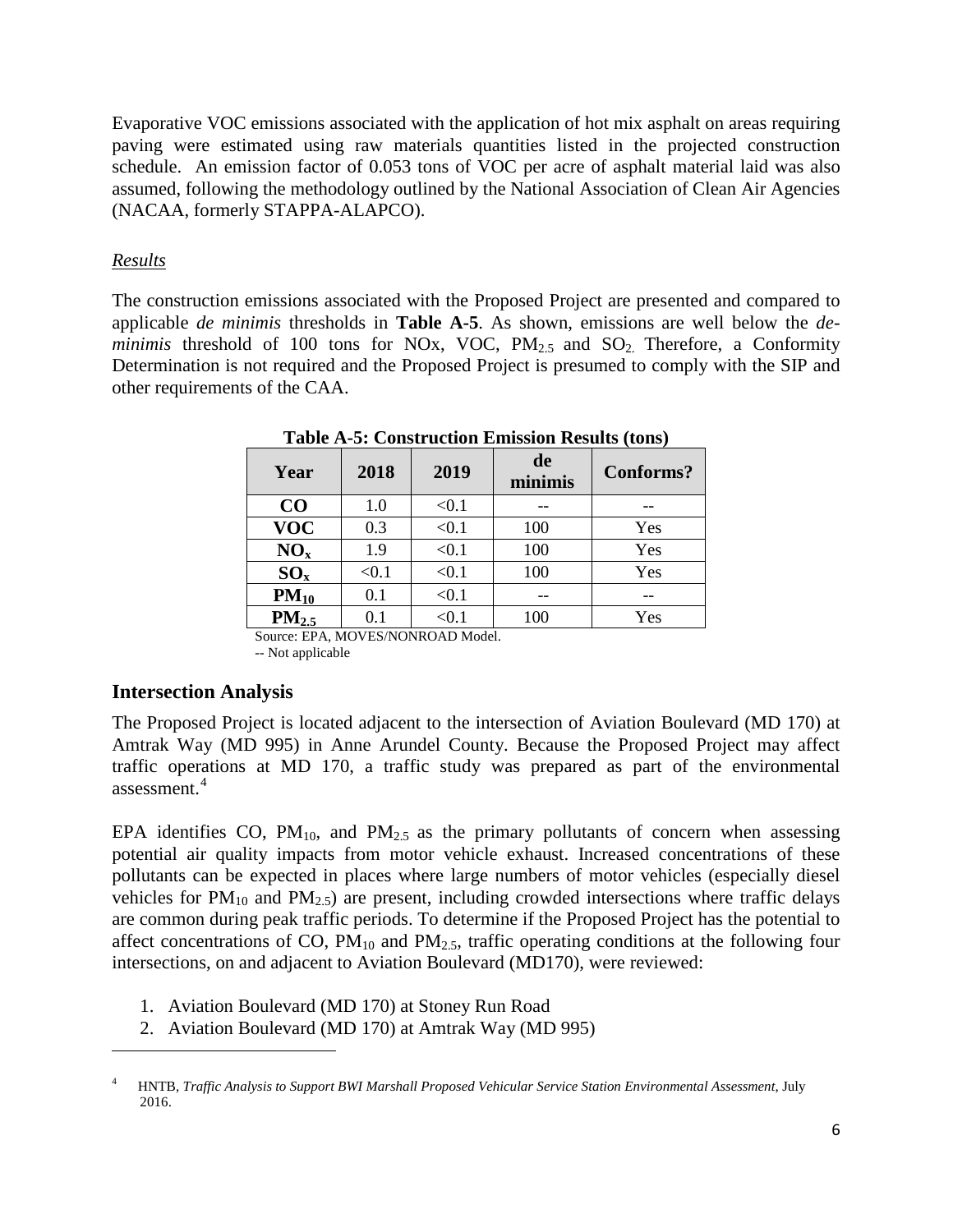- 3. Aviation Boulevard (MD 170) at Northrop Grumman Gate 1A
- 4. Aviation Boulevard (MD 170) at SB I-195 Ramps

l

Following the requirements in EPA's *Project-Level Conformity and Hot-Spot Analyses*<sup>[5](#page-8-0)</sup>, an intersection analysis is required:

- for CO, for projects affecting intersections that are at Level-of-Service (LOS) D, E, or F, or those that will change to LOS D, E, or F because of increased traffic volumes related to the project; and
- for  $PM_{10}$  and  $PM_{2.5}$ , for projects affecting intersections that are at LOS D, E, or F with a significant number of diesel vehicles, or those that will change to LOS D, E, or F because of increased traffic volumes from a significant number of diesel vehicles related to the project.

**Table A-6** presents the LOS and volumes for the AM and PM peak periods for the 2016 Existing, 2020 and 2025 future No Action and Proposed Action Alternatives as well as the 2025 Mitigated Proposed Action Alternative. As shown, the LOS of the Proposed Project intersections would not deteriorate as a result of increased traffic volumes and/or diesel vehicles (i.e., the LOS would be the same with or without the Proposed Project for both alternative years), except for the intersection of Aviation Boulevard (MD 170) at Amtrak Way (MD 995) in the PM peak period of the 2025 Proposed Action Alternative. Notably, this intersection is mitigated from a LOS D to a LOS C with the Mitigated Proposed Action Alternative. As such, it can be assumed that the Proposed Project would not cause a significant increase in motor vehicular emissions and, therefore, would not be of local air quality concern.

<span id="page-8-0"></span><sup>5</sup> EPA, *Transportation Conformity Guidance for Quantitative Hot-spot Analyses in PM2.5 and PM10 Nonattainment and Maintenance Areas*, November 2015; *Using MOVES in Project-Level Carbon Monoxide Analyses*, March 2015; and *Guideline for Modeling Carbon Monoxide from Roadway Intersections*, November 1992.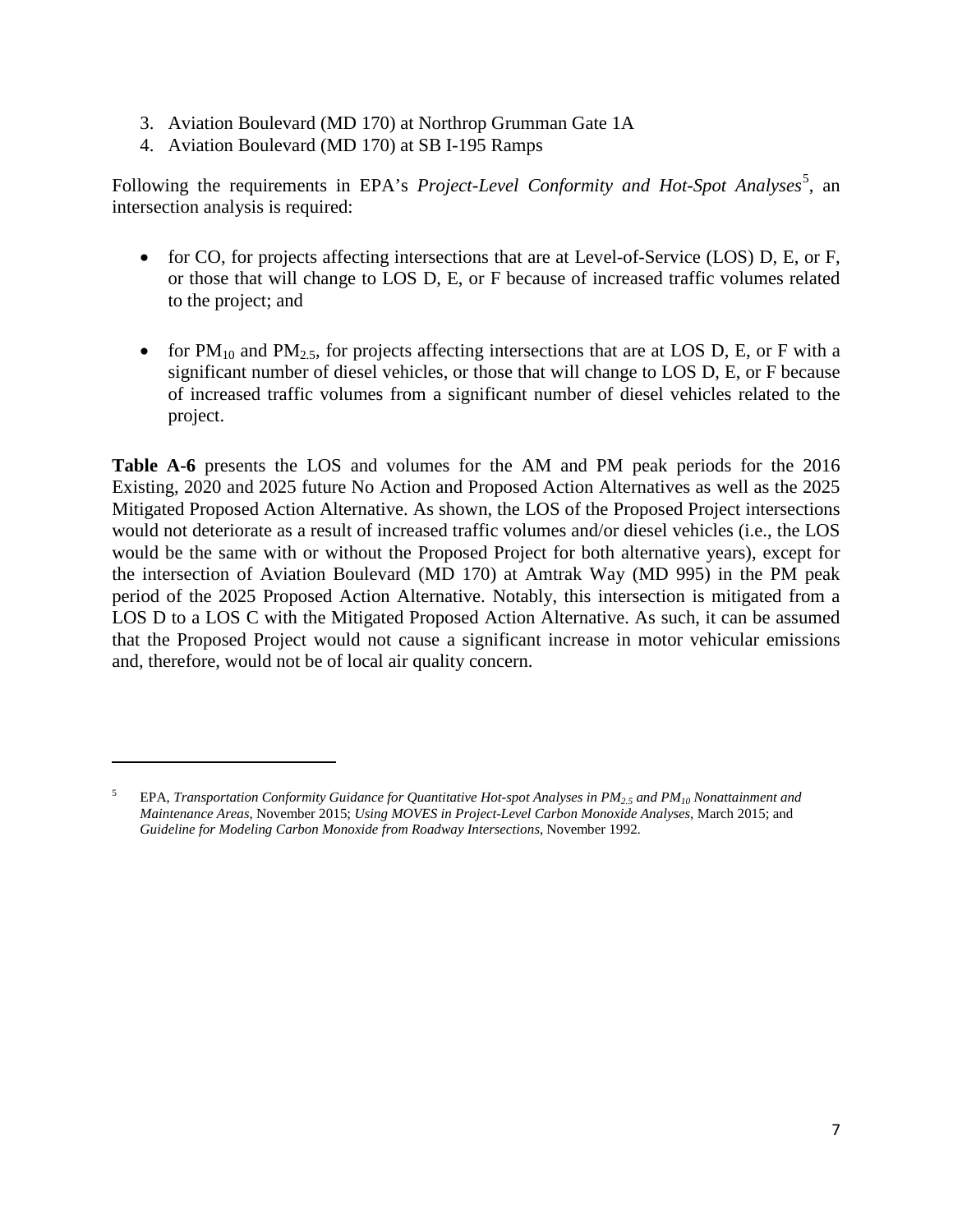| <b>Intersections</b>               |              | 2016<br><b>Existing</b> |              | $2020$ No<br>Action | 2020<br><b>Proposed</b> | <b>Action</b><br><b>Alternative</b> |              | 2025 No<br><b>Action</b> | 2025          | <b>Proposed</b><br><b>Action</b><br><b>Alternative</b> | 2025<br><b>Mitigated</b><br><b>Proposed</b><br><b>Action</b><br><b>Alternative</b> |               |
|------------------------------------|--------------|-------------------------|--------------|---------------------|-------------------------|-------------------------------------|--------------|--------------------------|---------------|--------------------------------------------------------|------------------------------------------------------------------------------------|---------------|
| <b>Level of Service</b>            | AM           | <b>PM</b>               | AM           | <b>PM</b>           | AM                      | <b>PM</b>                           | AM           | <b>PM</b>                | AM            | <b>PM</b>                                              | AM                                                                                 | <b>PM</b>     |
| MD 170 at Stoney Run Rd            | $\mathsf{C}$ | B                       | $\mathsf{C}$ | A                   | $\mathcal{C}$           | $\mathcal{C}$                       | C            | $\mathcal{C}$            | $\mathcal{C}$ | $\mathcal{C}$                                          | $\mathcal{C}$                                                                      | $\mathcal{C}$ |
| MD 170 at Amtrak Way (MD 995)      | A            | B                       | B            | $\mathcal{C}$       | B                       | C                                   | B            | $\mathcal{C}$            | B             | D                                                      | B                                                                                  | $\mathcal{C}$ |
| MD 170 at Northrop Grumman Gate 1A | A            | B                       | A            | B                   | A                       | В                                   | A            | B                        | A             | B                                                      | A                                                                                  | B             |
| MD 170 at SB I-195 Ramps           | A            | A                       | A            | A                   | A                       | A                                   | $\mathsf{A}$ | B                        | A             | B                                                      | A                                                                                  | A             |
| <b>Volumes</b>                     | AM           | PM                      | AM           | <b>PM</b>           | AM                      | <b>PM</b>                           | AM           | <b>PM</b>                | AM            | <b>PM</b>                                              | AM                                                                                 | <b>PM</b>     |
| MD 170 at Stoney Run Rd            | 3251         | 3643                    | 3385         | 3791                | 3459                    | 3870                                | 3594         | 4027                     | 3671          | 4109                                                   | 3671                                                                               | 4109          |
| MD 170 at Amtrak Way (MD 995)      | 3326         | 3676                    | 3463         | 3828                | 3694                    | 4065                                | 3679         | 4065                     | 3922          | 4315                                                   | 3922                                                                               | 4315          |
| MD 170 at Northrop Grumman Gate 1A | 3514         | 3917                    | 3659         | 4079                | 3733                    | 4157                                | 3886         | 4332                     | 3964          | 4414                                                   | 3964                                                                               | 4414          |
| MD 170 at SB I-195 Ramps           | 2040         | 3067                    | 2124         | 3194                | 2198                    | 3273                                | 2256         | 3392                     | 2334          | 3475                                                   | 2334                                                                               | 3475          |

#### **Table A-6: Level of Service and Volume Data**

Source: HNTB, Traffic Analysis to Support BWI Marshall Proposed Vehicular Service Station Environmental Assessment, July 11, 2016.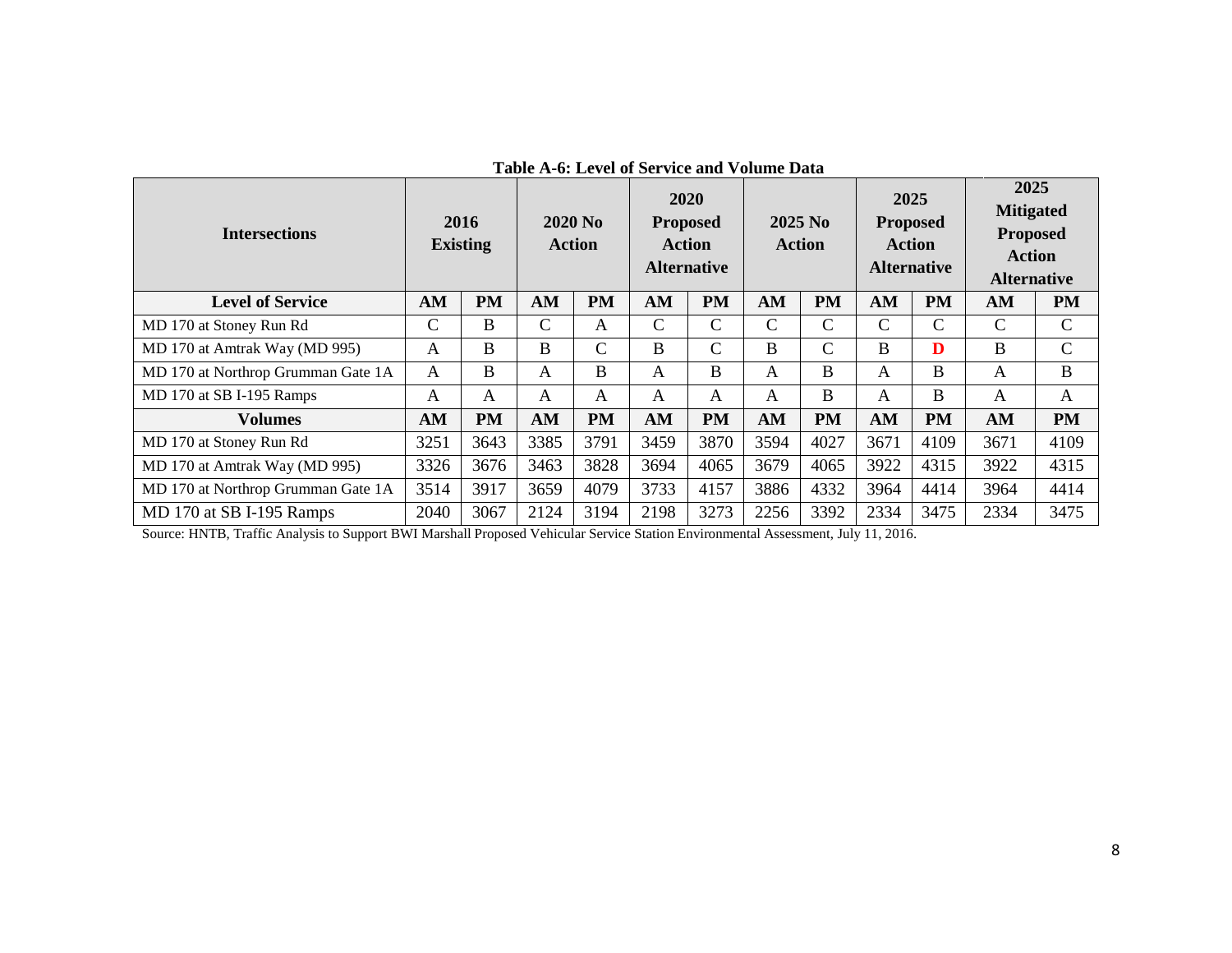Construction Schedule Assumptions

(Air Quality Analysis)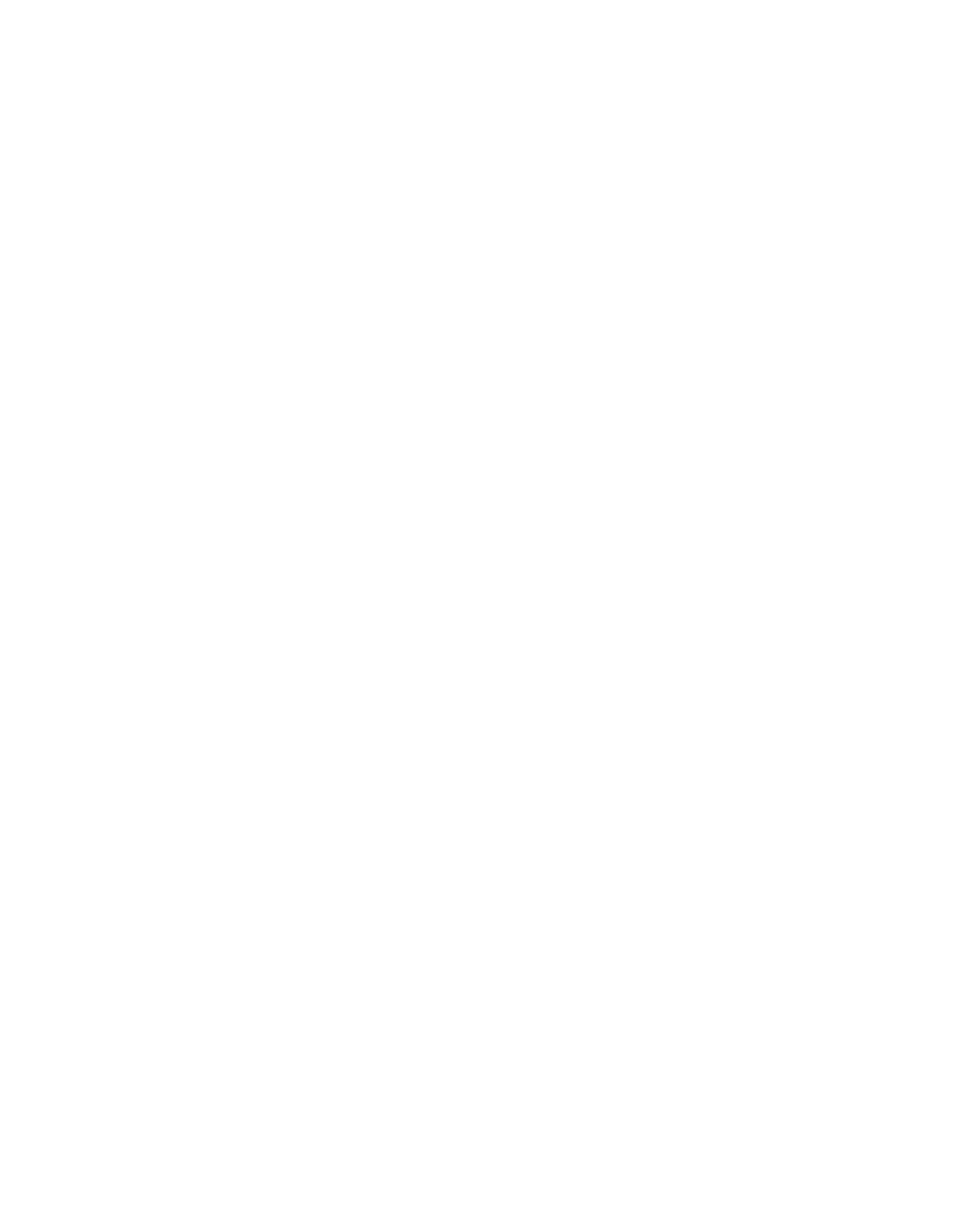| <b>BWI 2016 - 2020 Master Plan</b> |                                                                                                 |                                          |                                |                 |                               |                       | MAA Standard_1                                                                                                                                   |     |               |    |                           |                  |           |         |          |          | 01-Jul-13 11:01         |
|------------------------------------|-------------------------------------------------------------------------------------------------|------------------------------------------|--------------------------------|-----------------|-------------------------------|-----------------------|--------------------------------------------------------------------------------------------------------------------------------------------------|-----|---------------|----|---------------------------|------------------|-----------|---------|----------|----------|-------------------------|
| <b>Activity ID</b>                 | <b>Activity Name</b>                                                                            | <b>Original</b> Start<br><b>Duration</b> |                                | Finish          | <b>March</b><br>2   2   2   2 | <b>April</b><br>2 2 2 | 6 05 12 19 26 02 09 16 23 30 07 14 21 28 04 11 18 25 02 09 16 23 30 06 13 20 27 03 10 17 24 01 08 15 22 29 05 12 19 26 03 10 17 24 31 07 14 21 8 | May | June<br>21221 |    | July                      | August           | September | October | November | December | January<br>2   2   2  2 |
|                                    | <b>BWI 2016 - 2020 Master Plan</b>                                                              |                                          | 251 26-Mar-18                  | $11 - Jan - 19$ |                               |                       |                                                                                                                                                  |     |               |    |                           |                  |           |         |          |          |                         |
|                                    | <b>Gas Station Construction (2018)</b>                                                          |                                          | $251$ 26-Mar-18                | 11-Jan-19       |                               |                       |                                                                                                                                                  |     |               |    |                           |                  |           |         |          |          |                         |
| AQ26.10                            | NTP                                                                                             |                                          | 0 26-Mar-18*                   |                 | □                             |                       |                                                                                                                                                  |     |               |    |                           |                  |           |         |          |          |                         |
| AQ26.15                            | Management \ Oversight                                                                          |                                          | 251 26-Mar-18                  | 11-Jan-19       |                               |                       |                                                                                                                                                  |     |               |    |                           |                  |           |         |          |          |                         |
| AQ26.20                            | Mobilization                                                                                    |                                          | 24 26-Mar-18                   | 21-Apr-18       |                               |                       |                                                                                                                                                  |     |               |    |                           |                  |           |         |          |          |                         |
| AQ26.30                            | Demo Existing Pavment as Needed                                                                 |                                          | 24 23-Apr-18                   | 19-May-18       |                               |                       |                                                                                                                                                  |     |               |    |                           |                  |           |         |          |          |                         |
| AQ26.40                            | Clear and Grub as Needed                                                                        |                                          | $4 \vert 21$ -May-18           | 24-May-18       |                               |                       |                                                                                                                                                  | ┗━□ |               |    |                           |                  |           |         |          |          |                         |
| AQ26.50                            | <b>Grade Site</b>                                                                               |                                          | $4 25$ -May-18                 | 29-May-18       |                               |                       |                                                                                                                                                  |     |               |    |                           |                  |           |         |          |          |                         |
| AQ26.240                           | <b>Construction Complete</b>                                                                    | $\Omega$                                 |                                | 11-Jan-19       |                               |                       |                                                                                                                                                  |     |               |    |                           |                  |           |         |          |          |                         |
|                                    | Main Building (Store, Restaurant, Maintenance, and Pump Sta                                     |                                          | 195 30-May-18                  | $11 - Jan-19$   |                               |                       |                                                                                                                                                  |     |               |    |                           |                  |           |         |          |          |                         |
| AQ26.60                            | Excavate for Foundation                                                                         |                                          | $4 30-May-18$                  | 02-Jun-18       |                               |                       |                                                                                                                                                  |     |               |    |                           |                  |           |         |          |          |                         |
| AQ26.70                            | Excavate for Fuel Holding Tanks                                                                 |                                          | $5 04 - Jun-18$                | 08-Jun-18       |                               |                       |                                                                                                                                                  |     |               |    |                           |                  |           |         |          |          |                         |
| AQ26.190                           | Form and Place Concrete Pad for Fuel Tanks                                                      |                                          | $2 09 - Jun - 18$              | 11-Jun-18       |                               |                       |                                                                                                                                                  |     |               |    |                           |                  |           |         |          |          |                         |
| AQ26.80                            | <b>Install Utilities</b>                                                                        |                                          | 18 09-Jun-18                   | 29-Jun-18       |                               |                       |                                                                                                                                                  |     |               |    |                           |                  |           |         |          |          |                         |
| AQ26.193                           | Cure Fuel Tank Pad                                                                              |                                          | $12$ 12-Jun-18                 | 25-Jun-18       |                               |                       |                                                                                                                                                  |     |               |    |                           |                  |           |         |          |          |                         |
| AQ26.150                           | Form and Place Foundations for Gas Station<br>Canopy                                            |                                          | $4 26 - Jun-18$                | 29-Jun-18       |                               |                       |                                                                                                                                                  |     |               |    |                           |                  |           |         |          |          |                         |
| AQ26.195                           | Install Full Tanks                                                                              |                                          | $2 26 - Jun-18$                | 27-Jun-18       |                               |                       |                                                                                                                                                  |     |               |    |                           |                  |           |         |          |          |                         |
| AQ26.200                           | <b>Backfill Fuel Tanks</b>                                                                      |                                          | $2 28 - Jun-18$                | 29-Jun-18       |                               |                       |                                                                                                                                                  |     |               |    | $\mathbf{T}^{\mathbf{u}}$ |                  |           |         |          |          |                         |
| AQ26.130                           | Form and Place Foundations for Pump Islands                                                     |                                          | $4 30 - Jun-18$                | 04-Jul-18       |                               |                       |                                                                                                                                                  |     |               |    |                           |                  |           |         |          |          |                         |
| AQ26.155                           | <b>Cure Canopy Foundations</b>                                                                  |                                          | $4 30 - Jun-18$                | 04-Jul-18       |                               |                       |                                                                                                                                                  |     |               | ∼⊟ |                           |                  |           |         |          |          |                         |
| AQ26.90                            | Form and Place Building Foundations                                                             |                                          | $12$ 30-Jun-18                 | 13-Jul-18       |                               |                       |                                                                                                                                                  |     |               |    |                           |                  |           |         |          |          |                         |
| AQ26.140                           | Cure Pump Island Foundations                                                                    |                                          | $6 05 -$ Jul-18                | 11-Jul-18       |                               |                       |                                                                                                                                                  |     |               |    |                           |                  |           |         |          |          |                         |
| AQ26.160                           | Install Canopy Substructure                                                                     |                                          | $6 05 -$ Jul-18                | $11 -$ Jul-18   |                               |                       |                                                                                                                                                  |     |               |    |                           |                  |           |         |          |          |                         |
| AQ26.170                           | Install Canopy Superstructure                                                                   |                                          | $6 12 -$ Jul-18                | 18-Jul-18       |                               |                       |                                                                                                                                                  |     |               |    | Ł                         |                  |           |         |          |          |                         |
| AQ26.100                           | <b>Cure Building Foundations</b>                                                                |                                          | $12$ 14-Jul-18                 | 27-Jul-18       |                               |                       |                                                                                                                                                  |     |               |    |                           |                  |           |         |          |          |                         |
| AQ26.180                           | Install Fuel Pumps and Other Finishings                                                         |                                          | 12 19-Jul-18                   | 01-Aug-18       |                               |                       |                                                                                                                                                  |     |               |    | يتباها                    |                  |           |         |          |          |                         |
|                                    |                                                                                                 |                                          |                                |                 |                               |                       |                                                                                                                                                  |     |               |    |                           |                  |           |         |          |          |                         |
|                                    | Remaining Level of Effort<br><b>Actual Work</b><br>Actual Level of Effort<br>■ Remaining Work ◆ | $\blacklozenge$ Milestone                | <b>Critical Remaining Work</b> |                 |                               |                       | Page 1 of 2                                                                                                                                      |     |               |    |                           | TASK filter: AQ_ |           |         |          |          | © Oracle Corporation    |
|                                    |                                                                                                 |                                          |                                |                 |                               |                       |                                                                                                                                                  |     |               |    |                           |                  |           |         |          |          |                         |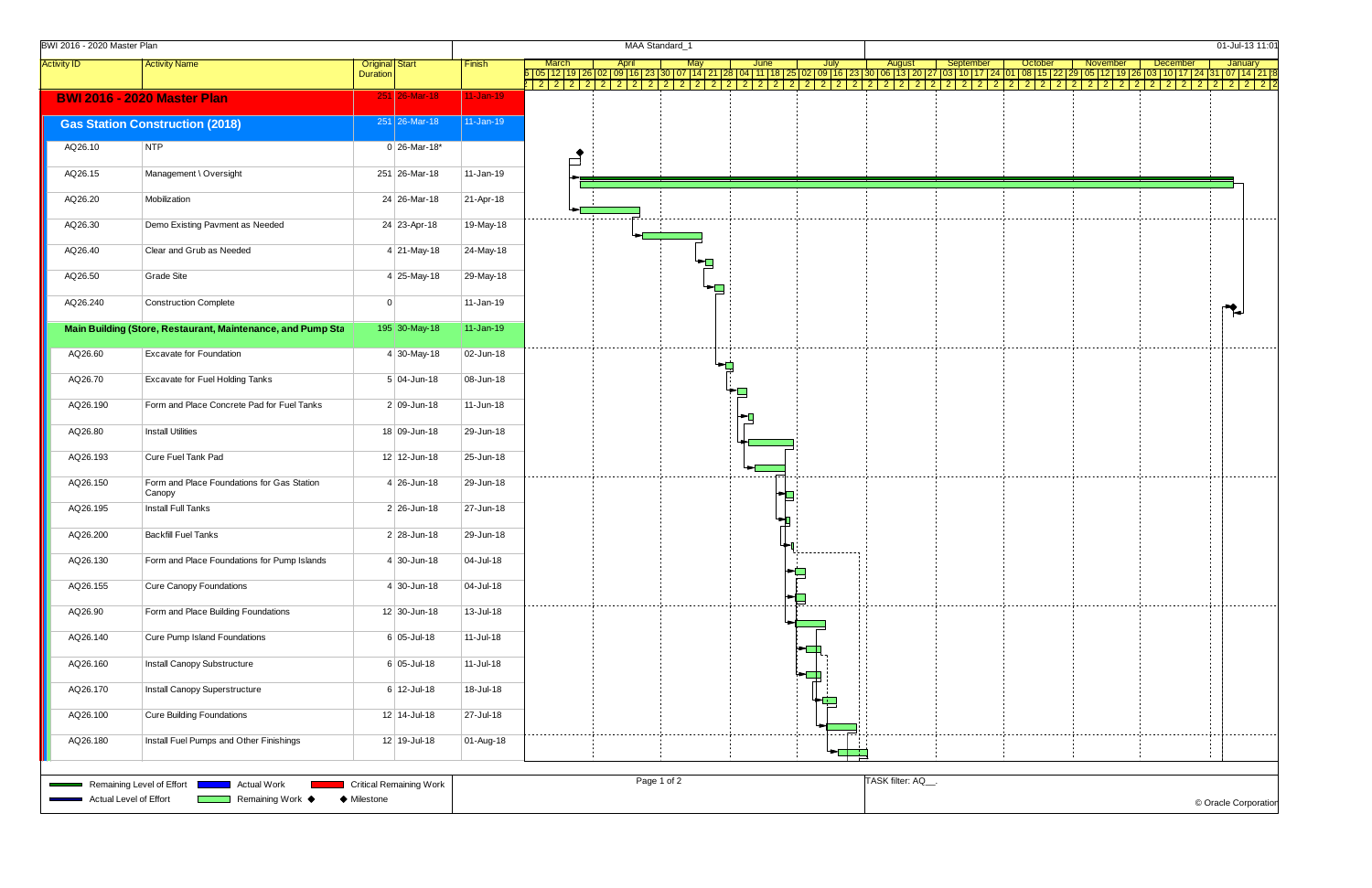| BWI 2016 - 2020 Master Plan |                                             |                             |           | MAA Standard_1                                                                                                                                                                                                                     |  |                |               |       |                         |                       | 01-Jul-13 11:0 |  |
|-----------------------------|---------------------------------------------|-----------------------------|-----------|------------------------------------------------------------------------------------------------------------------------------------------------------------------------------------------------------------------------------------|--|----------------|---------------|-------|-------------------------|-----------------------|----------------|--|
| <b>Activity ID</b>          | <b>Activity Name</b>                        | <b>Original</b> Start       | Finish    | March   April   May   June   July   August   September   October   November   December   January<br> -<br> 2005 12 19 26 02 09 16 23 30 07 14 21 28 04 11 18 25 02 09 16 23 30 06 13 20 27 03 10 17 24 01 08 15 22 29 05 12  31 05 |  |                |               |       |                         |                       |                |  |
|                             |                                             | <b>Duration</b>             |           | 2   2   2   2   2   2   2                                                                                                                                                                                                          |  |                | 2   2   2   2 | 22222 | 2   2<br>2 <sup>1</sup> | 2 2 2 2 2 2 2 2 2 2 2 |                |  |
| AQ26.110                    | Form and Place Walls/Columns                | $12$ 28-Jul-18              | 10-Aug-18 |                                                                                                                                                                                                                                    |  |                |               |       |                         |                       |                |  |
| AQ26.210                    | Fine Grade Site                             | $4 02 - Aug-18$             | 06-Aug-18 |                                                                                                                                                                                                                                    |  |                |               |       |                         |                       |                |  |
| AQ26.220                    | Place Surface Course                        | $4 07 - Aug - 18$           | 10-Aug-18 |                                                                                                                                                                                                                                    |  | ▚              |               |       |                         |                       |                |  |
| AQ26.120                    | Cure Walls/Columns                          | $6 \mid 11 - \text{Aug-18}$ | 17-Aug-18 |                                                                                                                                                                                                                                    |  |                |               |       |                         |                       |                |  |
| AQ26.230                    | Pave Building and Canopy Area               | 6 11-Aug-18                 | 17-Aug-18 |                                                                                                                                                                                                                                    |  |                |               |       |                         |                       |                |  |
| AQ26.250                    | <b>Install Roof Structures</b>              | 12 18-Aug-18                | 31-Aug-18 |                                                                                                                                                                                                                                    |  |                |               |       |                         |                       |                |  |
| AQ26.260                    | <b>Install Utilities</b>                    | $30 01-Sep-18$              | 05-Oct-18 |                                                                                                                                                                                                                                    |  |                |               |       |                         |                       |                |  |
| AQ26.270                    | Interior Framing                            | 36 06-Oct-18                | 16-Nov-18 |                                                                                                                                                                                                                                    |  |                |               |       |                         |                       |                |  |
| AQ26.280                    | Interior Finishings                         | 48 17-Nov-18                | 11-Jan-19 |                                                                                                                                                                                                                                    |  |                |               |       |                         |                       |                |  |
|                             | Roadway (Inc. Parking Lots) and Landscaping | 24 02-Aug-18                | 29-Aug-18 |                                                                                                                                                                                                                                    |  |                |               |       |                         |                       |                |  |
| AQ26.500                    | Rough Grade Road Way                        | $4 02 - Aug-18$             | 06-Aug-18 |                                                                                                                                                                                                                                    |  |                |               |       |                         |                       |                |  |
| AQ26.510                    | Fine Grade                                  | $4 07 - Aug - 18$           | 10-Aug-18 |                                                                                                                                                                                                                                    |  | ╺              |               |       |                         |                       |                |  |
| AQ26.520                    | <b>Base Course</b>                          | 4 11-Aug-18                 | 15-Aug-18 |                                                                                                                                                                                                                                    |  | ╺              |               |       |                         |                       |                |  |
| AQ26.530                    | Surface Course                              | $6 16 - \text{Aug-18}$      | 22-Aug-18 |                                                                                                                                                                                                                                    |  |                |               |       |                         |                       |                |  |
| AQ26.540                    | Sign and Stripe Roadway                     | $2 \mid 23 - \text{Aug-18}$ | 24-Aug-18 |                                                                                                                                                                                                                                    |  | $\blacksquare$ |               |       |                         |                       |                |  |
| AQ26.550                    | Install Lanscaping Features                 | 6 23-Aug-18                 | 29-Aug-18 |                                                                                                                                                                                                                                    |  |                |               |       |                         |                       |                |  |

|                      |                |                |                |                      |                |                |                           |                |                       |                |                |                |                                   | 01-Jul-13 11:01      |                  |                                   |                                                                     |
|----------------------|----------------|----------------|----------------|----------------------|----------------|----------------|---------------------------|----------------|-----------------------|----------------|----------------|----------------|-----------------------------------|----------------------|------------------|-----------------------------------|---------------------------------------------------------------------|
|                      |                | October        | 08 15 22       |                      |                | November       | $\overline{05}$  12 19 26 |                |                       | December       | $10$   17   24 |                |                                   |                      | January<br>07 14 |                                   |                                                                     |
| 01<br>$\overline{2}$ | $\overline{2}$ | $\overline{2}$ | $\overline{2}$ | 29<br>$\overline{2}$ | $\overline{2}$ | $\overline{2}$ | $\overline{2}$            | $\overline{2}$ | 03 <br>$\overline{2}$ | $\overline{2}$ | $\overline{2}$ | $\overline{2}$ | $\overline{31}$<br>$\overline{2}$ | $\overline{2}$       | $\overline{2}$   | $\overline{21}$<br>$\overline{2}$ | $\overline{\phantom{a}}$ $\overline{\phantom{a}}$<br>$\overline{2}$ |
|                      |                |                |                |                      |                |                |                           |                |                       |                |                |                |                                   |                      |                  |                                   |                                                                     |
|                      |                |                |                |                      |                |                |                           |                |                       |                |                |                |                                   |                      |                  |                                   |                                                                     |
|                      |                |                |                |                      |                |                |                           |                |                       |                |                |                |                                   |                      |                  |                                   |                                                                     |
|                      |                |                |                |                      |                |                |                           |                |                       |                |                |                |                                   |                      |                  |                                   |                                                                     |
|                      |                |                |                |                      |                |                |                           |                |                       |                |                |                |                                   |                      |                  |                                   |                                                                     |
|                      |                |                |                |                      |                |                |                           |                |                       |                |                |                |                                   |                      |                  |                                   |                                                                     |
|                      |                |                |                |                      |                |                |                           |                |                       |                |                |                |                                   |                      |                  |                                   |                                                                     |
|                      |                |                |                |                      |                |                |                           |                |                       |                |                |                |                                   |                      |                  |                                   |                                                                     |
|                      |                |                |                |                      |                |                |                           |                |                       |                |                |                |                                   |                      |                  |                                   |                                                                     |
|                      |                |                |                |                      |                |                |                           |                |                       |                |                |                |                                   |                      |                  |                                   |                                                                     |
|                      |                |                |                |                      |                |                |                           |                |                       |                |                |                |                                   |                      |                  |                                   |                                                                     |
|                      |                |                |                |                      |                |                |                           |                |                       |                |                |                |                                   |                      |                  |                                   |                                                                     |
|                      |                |                |                |                      |                |                |                           |                |                       |                |                |                |                                   |                      |                  |                                   |                                                                     |
|                      |                |                |                |                      |                |                |                           |                |                       |                |                |                |                                   |                      |                  |                                   |                                                                     |
|                      |                |                |                |                      |                |                |                           |                |                       |                |                |                |                                   |                      |                  |                                   |                                                                     |
|                      |                |                |                |                      |                |                |                           |                |                       |                |                |                |                                   |                      |                  |                                   |                                                                     |
|                      |                |                |                |                      |                |                |                           |                |                       |                |                |                |                                   |                      |                  |                                   |                                                                     |
|                      |                |                |                |                      |                |                |                           |                |                       |                |                |                |                                   |                      |                  |                                   |                                                                     |
|                      |                |                |                |                      |                |                |                           |                |                       |                |                |                |                                   |                      |                  |                                   |                                                                     |
|                      |                |                |                |                      |                |                |                           |                |                       |                |                |                |                                   |                      |                  |                                   |                                                                     |
|                      |                |                |                |                      |                |                |                           |                |                       |                |                |                |                                   |                      |                  |                                   |                                                                     |
|                      |                |                |                |                      |                |                |                           |                |                       |                |                |                |                                   |                      |                  |                                   |                                                                     |
|                      |                |                |                |                      |                |                |                           |                |                       |                |                |                |                                   |                      |                  |                                   |                                                                     |
|                      |                |                |                |                      |                |                |                           |                |                       |                |                |                |                                   |                      |                  |                                   |                                                                     |
|                      |                |                |                |                      |                |                |                           |                |                       |                |                |                |                                   |                      |                  |                                   |                                                                     |
|                      |                |                |                |                      |                |                |                           |                |                       |                |                |                |                                   |                      |                  |                                   |                                                                     |
|                      |                |                |                |                      |                |                |                           |                |                       |                |                |                |                                   |                      |                  |                                   |                                                                     |
|                      |                |                |                |                      |                |                |                           |                |                       |                |                |                |                                   |                      |                  |                                   |                                                                     |
|                      |                |                |                |                      |                |                |                           |                |                       |                |                |                |                                   |                      |                  |                                   |                                                                     |
|                      |                |                |                |                      |                |                |                           |                |                       |                |                |                |                                   |                      |                  |                                   |                                                                     |
|                      |                |                |                |                      |                |                |                           |                |                       |                |                |                |                                   |                      |                  |                                   |                                                                     |
|                      |                |                |                |                      |                |                |                           |                |                       |                |                |                |                                   |                      |                  |                                   |                                                                     |
|                      |                |                |                |                      |                |                |                           |                |                       |                |                |                |                                   |                      |                  |                                   |                                                                     |
|                      |                |                |                |                      |                |                |                           |                |                       |                |                |                |                                   |                      |                  |                                   |                                                                     |
|                      |                |                |                |                      |                |                |                           |                |                       |                |                |                |                                   |                      |                  |                                   |                                                                     |
|                      |                |                |                |                      |                |                |                           |                |                       |                |                |                |                                   |                      |                  |                                   |                                                                     |
|                      |                |                |                |                      |                |                |                           |                |                       |                |                |                |                                   |                      |                  |                                   |                                                                     |
|                      |                |                |                |                      |                |                |                           |                |                       |                |                |                |                                   |                      |                  |                                   |                                                                     |
|                      |                |                |                |                      |                |                |                           |                |                       |                |                |                |                                   |                      |                  |                                   |                                                                     |
|                      |                |                |                |                      |                |                |                           |                |                       |                |                |                |                                   |                      |                  |                                   |                                                                     |
|                      |                |                |                |                      |                |                |                           |                |                       |                |                |                |                                   |                      |                  |                                   |                                                                     |
|                      |                |                |                |                      |                |                |                           |                |                       |                |                |                |                                   |                      |                  |                                   |                                                                     |
|                      |                |                |                |                      |                |                |                           |                |                       |                |                |                |                                   |                      |                  |                                   |                                                                     |
|                      |                |                |                |                      |                |                |                           |                |                       |                |                |                |                                   |                      |                  |                                   |                                                                     |
|                      |                |                |                |                      |                |                |                           |                |                       |                |                |                |                                   |                      |                  |                                   |                                                                     |
|                      |                |                |                |                      |                |                |                           |                |                       |                |                |                |                                   |                      |                  |                                   |                                                                     |
|                      |                |                |                |                      |                |                |                           |                |                       |                |                |                |                                   |                      |                  |                                   |                                                                     |
|                      |                |                |                |                      |                |                |                           |                |                       |                |                |                |                                   |                      |                  |                                   |                                                                     |
|                      |                |                |                |                      |                |                |                           |                |                       |                |                |                |                                   |                      |                  |                                   |                                                                     |
|                      |                |                |                |                      |                |                |                           |                |                       |                |                |                |                                   | © Oracle Corporation |                  |                                   |                                                                     |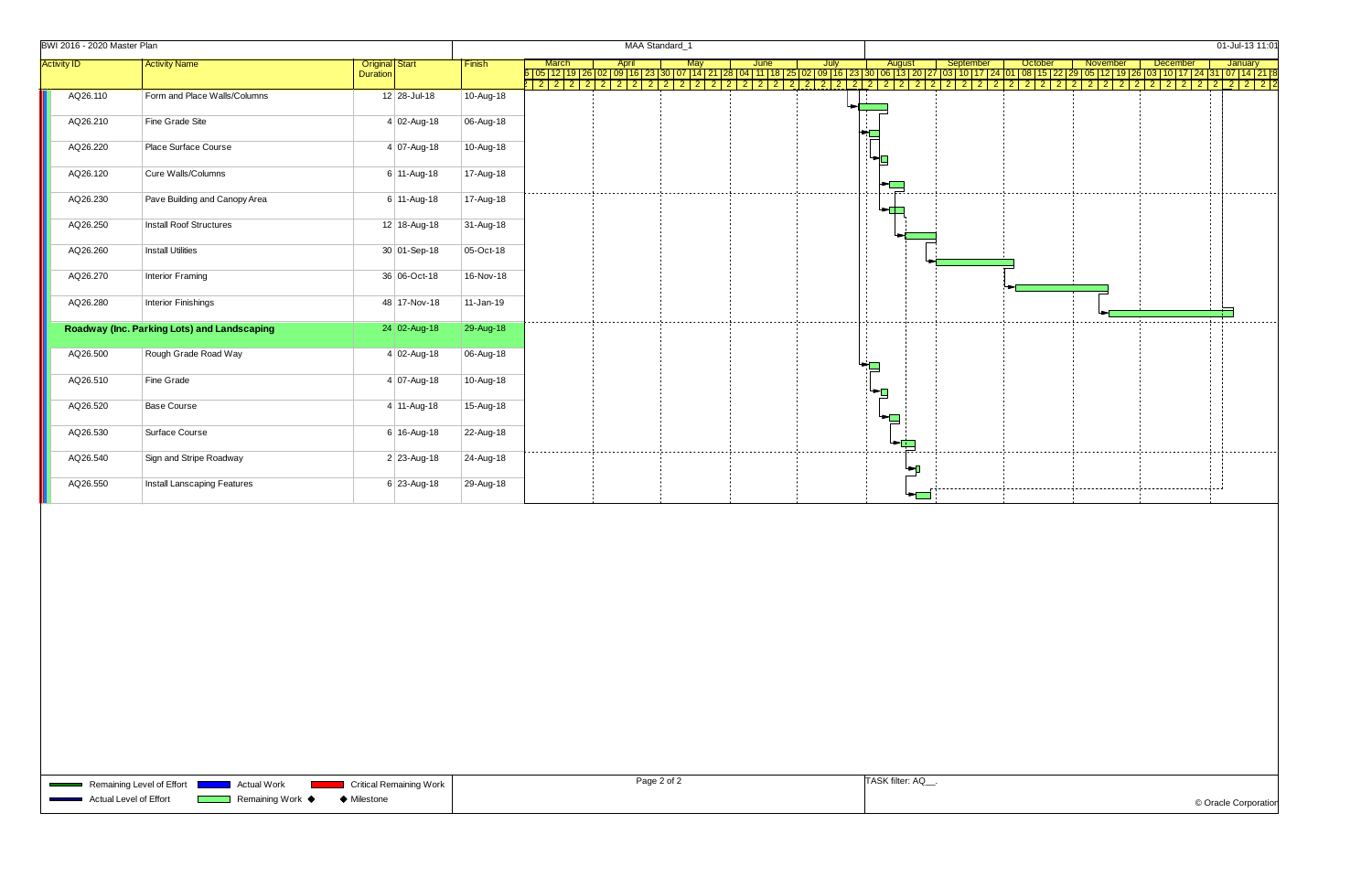|                       |                                           |   |       |   |       |                             |       |             |     |   |                |                |   |                                         |                 |                         |   |                | 2018                                                     |       |            |              |                                |              |             |                |   |                                                             |  |                   |  |                 |                 |                   |   |           |         |  | 2019 |          |   |       |          |  |
|-----------------------|-------------------------------------------|---|-------|---|-------|-----------------------------|-------|-------------|-----|---|----------------|----------------|---|-----------------------------------------|-----------------|-------------------------|---|----------------|----------------------------------------------------------|-------|------------|--------------|--------------------------------|--------------|-------------|----------------|---|-------------------------------------------------------------|--|-------------------|--|-----------------|-----------------|-------------------|---|-----------|---------|--|------|----------|---|-------|----------|--|
|                       |                                           |   | March |   |       |                             | April |             |     |   | May            |                |   | June                                    |                 |                         |   | July           |                                                          |       |            | August       |                                |              | September   |                |   | October                                                     |  | November          |  |                 |                 | Decemeber         |   |           | January |  |      | February |   | March |          |  |
| Resource<br>Code      | <b>Resource Crew</b>                      | 5 | 12 19 |   |       | $26$   2   9   16   23   30 |       |             |     |   |                |                |   | 7   14   21   28   4   11   18   25   2 |                 |                         |   |                | $9   16   23   30   6   13   20   27   3   10   17   24$ |       |            |              |                                |              |             |                |   | 1 8 15 22 29 5 12 29 26 3 10 17 24 31 7 14 21 28 4 11 18 25 |  |                   |  |                 |                 |                   |   |           |         |  |      |          | 4 |       | 11 18 25 |  |
| MAA-<br><b>DELIVR</b> | Delivery / Removal Crew                   |   |       |   |       | $6 \quad 6 \quad 6$         | 6     |             |     |   |                |                |   |                                         | $\overline{1}$  |                         |   |                | $1 \mid 1$                                               |       |            |              | $1\overline{2}$                | $\mathbf{1}$ |             | $1 \mid 1$     |   | 2   1   1   1   1                                           |  | $1 \mid 2 \mid 1$ |  | $1 \mid 1 \mid$ |                 | $1 \mid 1 \mid 1$ | 1 | $\vert$ 1 |         |  |      |          |   |       |          |  |
| MAA-<br>CLEAR1        | Clear and Grubbing Crew                   |   |       |   |       |                             |       |             |     |   | Δ              |                |   |                                         |                 |                         |   |                |                                                          |       |            |              |                                |              |             |                |   |                                                             |  |                   |  |                 |                 |                   |   |           |         |  |      |          |   |       |          |  |
| MAA-<br><b>BKFLC</b>  | <b>Backfill Crew</b>                      |   |       |   |       |                             |       |             |     |   |                |                |   |                                         | $\overline{2}$  |                         |   |                |                                                          |       |            |              |                                |              |             |                |   |                                                             |  |                   |  |                 |                 |                   |   |           |         |  |      |          |   |       |          |  |
| MAA-<br>GRADE         | <b>Grading Crew</b>                       |   |       |   |       |                             |       |             |     |   | $\overline{2}$ | $\overline{2}$ |   |                                         |                 |                         |   |                |                                                          | 6 7   |            | $\mathbf{R}$ |                                |              |             |                |   |                                                             |  |                   |  |                 |                 |                   |   |           |         |  |      |          |   |       |          |  |
| MAA-<br>ACPC          | <b>Asphalt Paving Crew</b>                |   |       |   |       |                             |       |             |     |   |                |                |   |                                         |                 |                         |   |                |                                                          |       | $5 \mid 8$ |              | $\overline{3}$                 |              |             |                |   |                                                             |  |                   |  |                 |                 |                   |   |           |         |  |      |          |   |       |          |  |
| MAA-<br>SCPC          | <b>Structural Concrete Placement Crew</b> |   |       |   |       |                             |       |             |     |   |                |                | 1 | $\mathbf{1}$                            |                 |                         |   |                |                                                          | 6 5   |            |              |                                |              |             |                |   |                                                             |  |                   |  |                 |                 |                   |   |           |         |  |      |          |   |       |          |  |
| MAA-<br><b>STRIPE</b> | <b>Striping Crew</b>                      |   |       |   |       |                             |       |             |     |   |                |                |   |                                         |                 |                         |   |                |                                                          |       |            |              |                                |              |             |                |   |                                                             |  |                   |  |                 |                 |                   |   |           |         |  |      |          |   |       |          |  |
| MAA-<br>PREF          | Pre-Fabricated Structure Placement Crew   |   |       |   |       |                             |       |             |     |   |                |                |   |                                         |                 | $\overline{\mathbf{3}}$ | 6 | $\overline{3}$ |                                                          |       |            |              | 5<br>6 I                       |              |             |                |   |                                                             |  |                   |  |                 |                 |                   |   |           |         |  |      |          |   |       |          |  |
| MAA-<br>UTILI         | <b>Utility Installation Crew</b>          |   |       |   |       |                             |       |             |     |   |                |                |   | $1 \t6 \t6 \t5$                         |                 |                         |   |                |                                                          |       |            |              |                                |              |             |                |   |                                                             |  |                   |  |                 |                 |                   |   |           |         |  |      |          |   |       |          |  |
| MAA-<br>MISC          | Micellaneous Labor Crew                   |   |       |   |       |                             |       |             |     |   |                |                |   |                                         | $\overline{2}$  |                         |   |                |                                                          |       |            |              | $\mathbf{R}$<br>$\overline{3}$ |              |             |                |   |                                                             |  |                   |  |                 |                 |                   |   |           |         |  |      |          |   |       |          |  |
| MAA-<br>PVDEM         | <b>Pavement Demolition Crew</b>           |   |       |   |       |                             |       | 6           | 6 6 | 6 |                |                |   |                                         |                 |                         |   |                |                                                          |       |            |              |                                |              |             |                |   |                                                             |  |                   |  |                 |                 |                   |   |           |         |  |      |          |   |       |          |  |
| MAA-<br><b>FOUND</b>  | <b>Foundation Crew</b>                    |   |       |   |       |                             |       |             |     |   |                |                |   |                                         |                 | $7 \mid 12$             | 5 |                |                                                          |       |            |              |                                |              |             |                |   |                                                             |  |                   |  |                 |                 |                   |   |           |         |  |      |          |   |       |          |  |
| MAA-<br><b>EXCAV</b>  | <b>Excavation Crew</b>                    |   |       |   |       |                             |       |             |     |   |                | 4 I            | 5 |                                         |                 |                         |   |                |                                                          |       |            |              |                                |              |             |                |   |                                                             |  |                   |  |                 |                 |                   |   |           |         |  |      |          |   |       |          |  |
| MAA-<br>ADMIN         | Administrative Support Team               |   |       | 6 | $6 -$ | 6 <sup>6</sup>              |       | $6 \quad 6$ |     |   |                | 6 6 6 6 6 6    |   | 6 <sup>1</sup>                          | $6\overline{6}$ | 6<br>6                  | 6 |                | $6 \quad 6$                                              | 6 6 6 |            |              | $6 \mid 6$                     |              | $6 \quad 6$ | 6 <sup>1</sup> | 6 | 6 6 6 6 6 6 6 6                                             |  |                   |  | $6 \mid 6$      | $6\overline{6}$ | 6 6               | 6 | 6         |         |  |      |          |   |       |          |  |
|                       |                                           |   |       |   |       |                             |       |             |     |   |                |                |   |                                         |                 |                         |   |                |                                                          |       |            |              |                                |              |             |                |   |                                                             |  |                   |  |                 |                 |                   |   |           |         |  |      |          |   |       |          |  |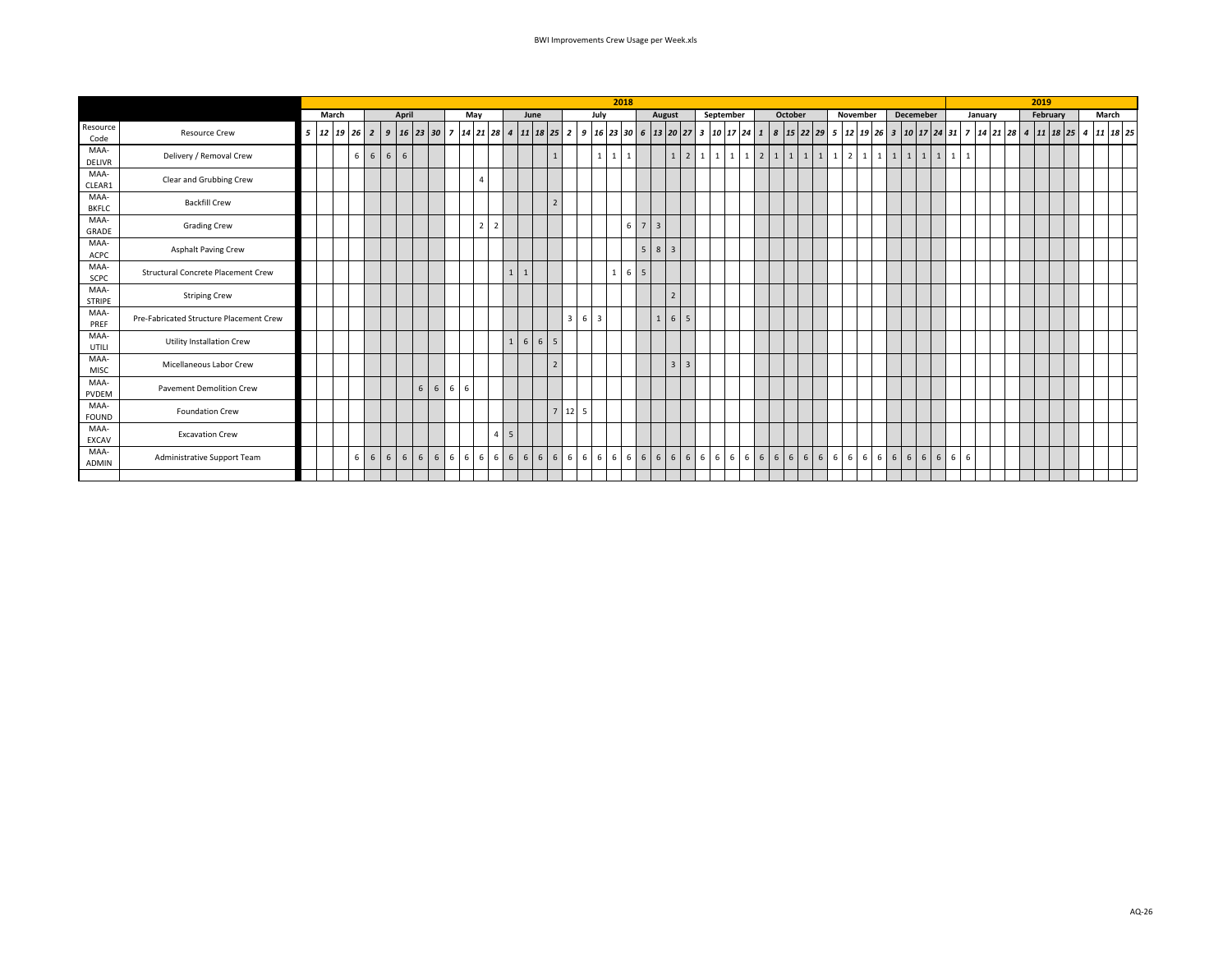## BWI Improvements

## ASSUMPTIONS and CREWS

## June 2013

These assumptions are based upon information given in the available project documentation; and crew data from RS Means. In addition, because limited quantities are given, production rates of crews are rough estimates and illustrate what a builder could realize. Likewise this schedule is not to be used as an actual construction schedule; its production is intended only to create a rough estimate of equipment usage during construction.

#### **ASSUMPTIONS:**

- 1. The schedule will use days as its unit of time; 10hrs per day; 6 days per week.
- 2. Production rates were derived utilizing available data from previous airport projects such as Charlotte Douglas and Ellington Field. Other data was sourced from RS Means Productivity Standards for Construction and other web sources.
- 3. It is assumed that there will be 2 Owner's Representatives on site with Pickups for the duration of the work.
- 4. All crews will work 10 hour days as to minimize the need for night work; thereby increasing the quality of the work product.
- 5. Concrete and Dump trucks will travel a max "one-way" distance of 10 miles to their respective concrete plants or materials facilities.
- 6. All trucks are assumed to have a haul distance of no more than 10 miles one way.
- 7. At least one crane will be in place from beginning to end of building construction to set in place items such as exterior panels/glass, or to lift materials to designated floors.
- 8. The Haul Route for demoed materials will be no more than 20 miles from the site; 40 miles round trip.
- 9. Production rates and crew sizes are as follows: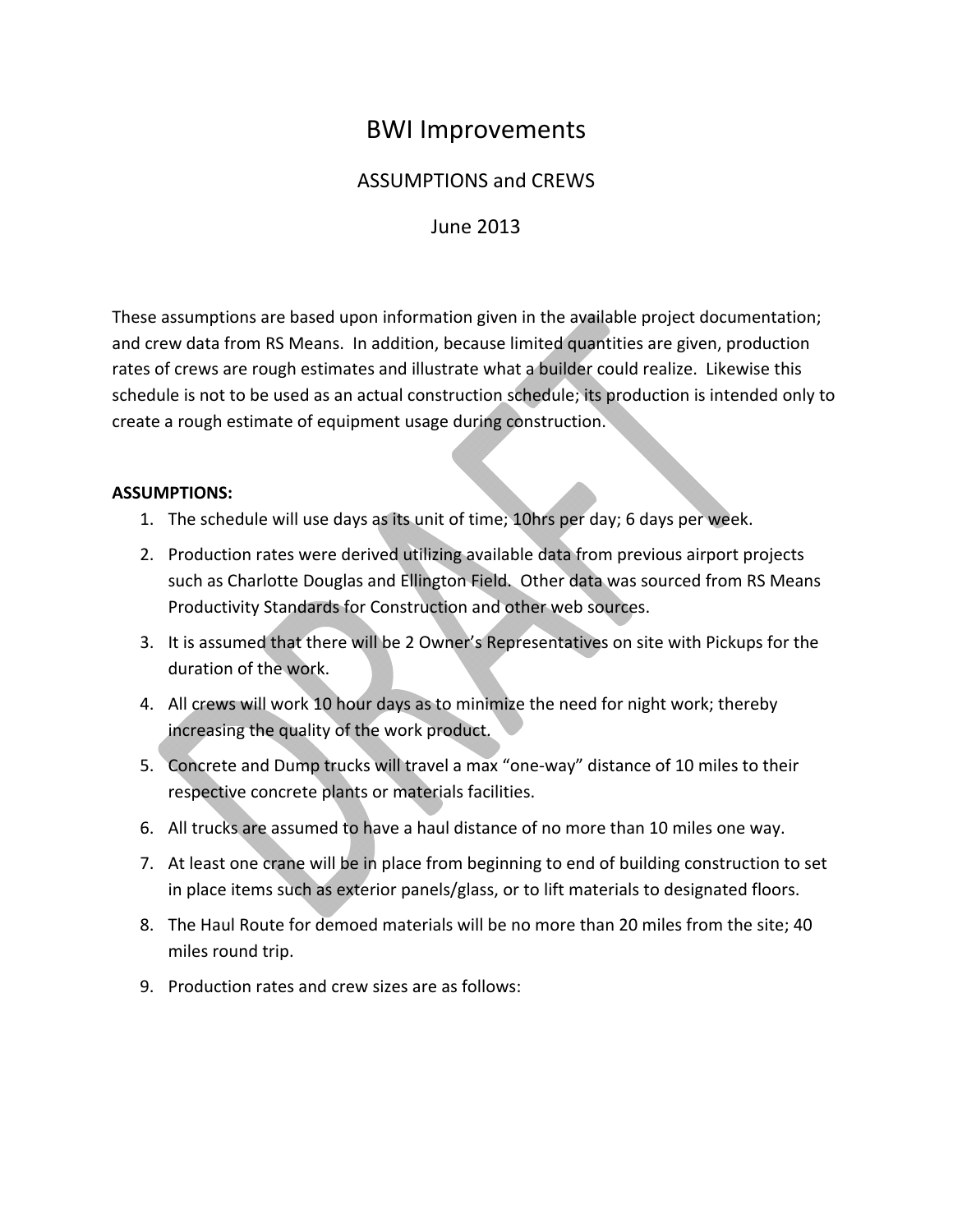| Labor                         | <b>Equipment</b>                   |
|-------------------------------|------------------------------------|
| 1 – Project Manager           | $1-SUV$                            |
| $2$ – Field Engineers         | 2 - Pick-ups                       |
| 1 – Administrative Assistance | $1 -$ Fuel Truck                   |
| 1 - General Superintendent    | 1 – Maintenance Vehicle with Crane |
| $1 -$ Safety Manager          |                                    |
| $1 - \text{Mechanic}$         |                                    |
| 1 – Fuel Truck Operator       |                                    |

#### **Administrative Support Team (ADMIN)**

This team will be in place for the duration of the contract and will provide managerial oversight for the project. Assume 10 miles per day.

#### **Environmental Crew (ENVIR)**

| Labor     | <b>Equipment</b>                   |                             |
|-----------|------------------------------------|-----------------------------|
| - Foreman | Pickup<br>$\overline{\phantom{0}}$ | .<br><b>COOK</b><br>,,,,,,, |
| – Laborer | ______<br>_____                    | $\sim$<br><br><br>.         |

This team will be in place for the duration of the contract. They will be responsible for the day-to-day inspection and upkeep of all the environmental measures on the project.

#### **Excavation Crew (EXCAV)**

| Labor             | <b>Equipment</b>         |
|-------------------|--------------------------|
| $1 -$ Foreman     | 1 – Water Truck          |
| $3 - Operators$   | 1-Loader                 |
| 2 - Laborers      | $\mathbf{I}$ – Excavator |
| 4 – Truck Drivers | $1 -$ Pickups            |
|                   | $4 - 16$ Cy/Dump Truck   |

Production rate of Excavation is 1,500 CY (40,500 CF) per Shift. Assume shift is 10hrs per day.

#### **Pile Driving Crew (PILE)**

| Labor                   | <b>Equipment</b>          |
|-------------------------|---------------------------|
| $2 -$ Foreman           | $1$ – Pile Driver         |
| 2 – Equipment Operators | $1 - \text{Crane}$        |
| $1 -$ Oiler             | $1 - Air Compresor$       |
| $3 -$ Laborers          | $1 -$ Hammer, 15K Ft. Lbs |

This crew will be responsible for pile driving. Assume 4 Piles per day.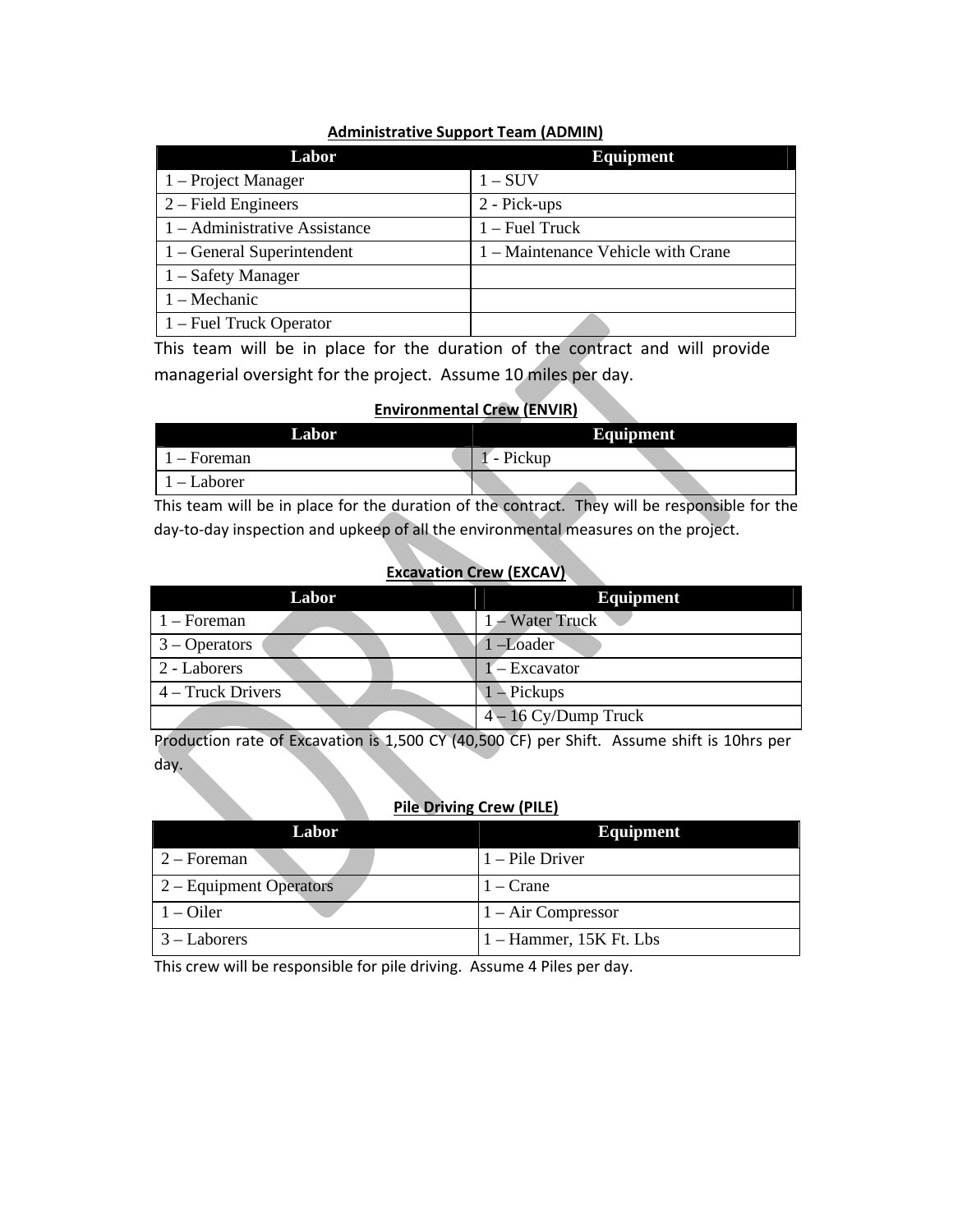#### **Pavement Demolition Crew (PVDEM)**

| Labor             | Equipment                      |
|-------------------|--------------------------------|
| $1 -$ Foreman     | $1 - Pick-up$                  |
| $1 - Operator$    | $1 - Backhoe$ Loader (48 H.P.) |
| $4 -$ Laborers    | 1 – Hydraulic Hammer (1200 lb) |
|                   | $1 - F.E.$ Loader (170 H.P.)   |
| 2 – Truck Drivers | $2 - 16$ CY / Dump Trucks      |

Production rate of pavement demolition is 420 Square Yards per day; 3,780 sqft / day.

#### **Utility Installation Crew (UTILI)**

| Labor            | <b>Equipment</b>      |
|------------------|-----------------------|
| $1 -$ Foreman    | $1 - Pick-up$         |
| $10 - Operators$ | $2 - C$ rew Truck     |
| 5 - Laborers     | 1 – Large Excavator   |
| $2 - W$ elders   | 2 – Front End Loaders |
|                  | 2 - Low Boys          |
|                  | 1 - Backhoes          |
|                  | 3 – Dump Trucks       |
|                  | 1 - Vibratory Roller  |
|                  | 1 - Compressor        |
|                  | 2 – Arc Welders       |

Production rate of Trenching is 200 linear feet per day. Production rate for lighting installation is one light pole per hour

#### **Pre‐Fabricated Structures Placement Crew (PREF)**

| Labor                 | Equipment                         |
|-----------------------|-----------------------------------|
| $-Superintendent$     | 1 – Aerial Lift Trucks (2 person) |
| $1 -$ Forman          | $1 -$ Crane 150 Ton               |
| $4 -$ Operators       | $1 -$ Pickup                      |
| $2 - \text{Laborers}$ |                                   |

This crew will be used to place pre-fabricated panels for buildings and to construct/place the (prefabricated steel) walkways between terminals and parking garages. The production rate for this crew is 10 pre‐fabricated panels per hour or two walk way sections placed per day.

#### **Striping Crew (STRIPE)**

| Labor.                           | Equipment            |
|----------------------------------|----------------------|
| $1 -$ Forman                     | 1 – Paint Striper    |
| $\vert 3 - \text{Laborer} \vert$ | 1 – Flatbed Truck    |
| $\vert$ 1 – Truck Driver (light) | $1 - Pick$ -Up Truck |

This crew will be used to place temporary and permanent striping throughout the project; 8,000 Linear feet per day.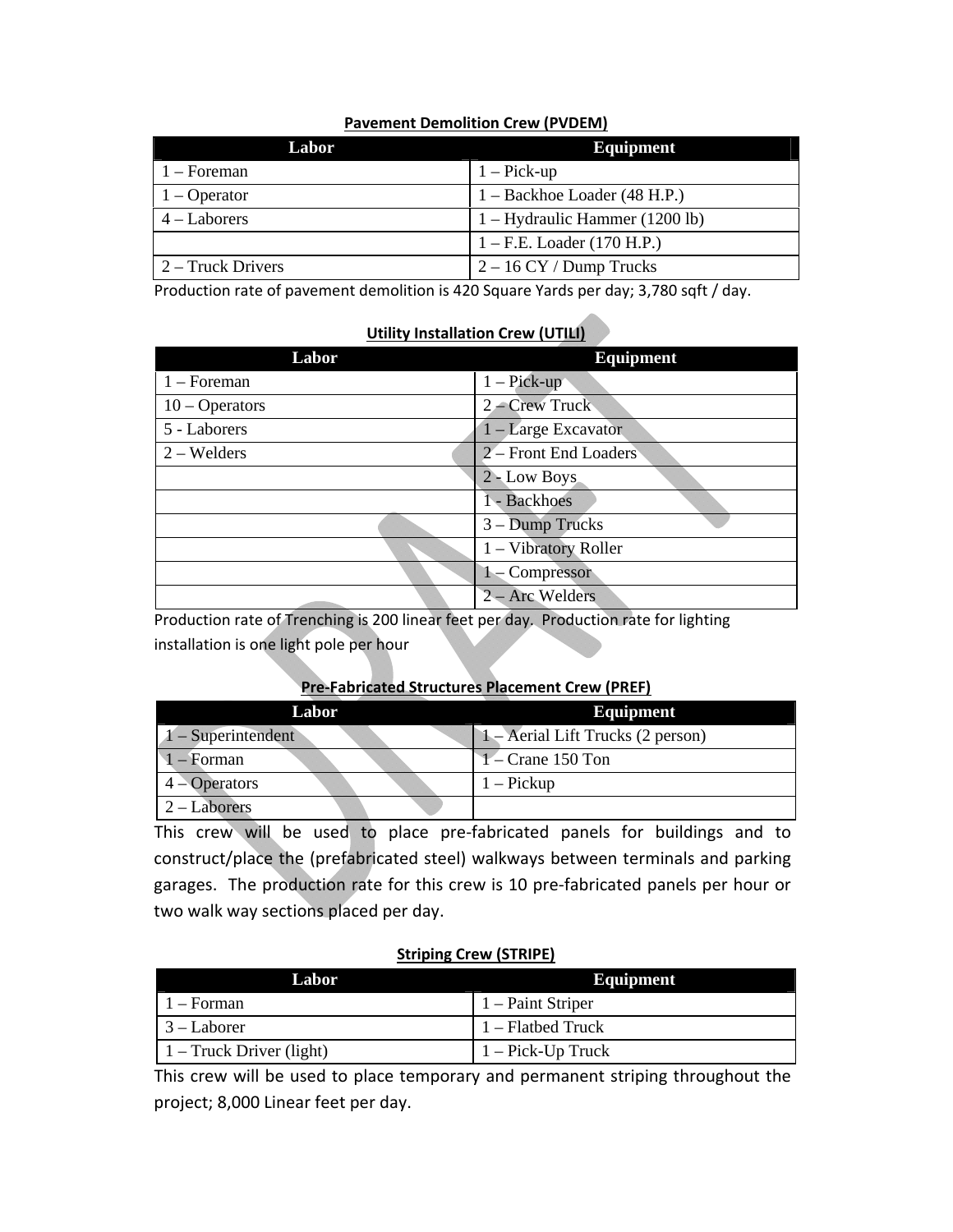#### **Structural Concrete Placement Crew (SCPC)**

| Labor                       | Equipment                                                      |
|-----------------------------|----------------------------------------------------------------|
| $\vert$ 1 – Pump Driver     | $1 -$ Concrete Pump                                            |
| $\vert$ 3– Concrete Drivers | $\frac{3 - 10 \text{ CY}}{3 - 10 \text{ CY}}$ Ready Mix Trucks |
| $1 -$ Finisher              | 1 – Vibrating Compactor                                        |

This crew will be used to install concrete sidewalks, bridge decks, foundations and other miscellaneous structures.

#### **ACP Paving Crew (ACPC)**

| Labor                | <b>Equipment</b>           |
|----------------------|----------------------------|
| $1 -$ Foreman        | 1 - Asphalt Paver          |
| 4 – Equip. Operators | 2 - Steel Wheel Rollers    |
| 7 – Laborers         | 1 - Pneumatic Wheel Roller |
| 4 - Truck Drivers    | $1 -$ Pickup               |
|                      | 1 - Crew Truck             |
|                      | 4-16 CY/Dump Truck         |

Production rate of Asphaltic paving is 4,000 S.Y. (36,000 S.F.) per day. Same crew used for Bituminous Paving yields 2,545 S.Y. (22,905 S.F.) per day.

#### **PCCP Paving Crew (PCCP)**

| Labor                | <b>Equipment</b>        |
|----------------------|-------------------------|
| $1 -$ Foreman        | 1 - Concrete Paver      |
| 4 - Equip. Operators | 2-Belt Placer           |
| 7 - Laborers         | 1 - Cure / Texture Rig  |
| 4 - Truck Drivers    | $1 -$ Pickup            |
|                      | $1 -$ Crew Truck        |
|                      | 1-Water Truck           |
|                      | 2 - Walk Behind Saws    |
|                      | $2 - 1$ Ton Flat Beds   |
|                      | $4 - 16$ CY/ Dump Truck |

Production rate of paving is 1,500 S.Y. (13,500 S.F.) per day.

#### **Building Demolition Crew(BLDEM)**

| $\blacksquare$<br>Labor    | <b>Equipment</b>           |
|----------------------------|----------------------------|
| $1 -$ Foreman              | $1 - Pick-up$              |
| $\sqrt{2}$ - Operators     | 1– Front End Loaders       |
| $2 -$ Laborer              | $1 - Hyd$ . Crane 25 Ton   |
| $2 -$ Truck Drivers        | $2 - 16$ Ton / Dump Trucks |
| $1 -$ Equip Operator Oiler |                            |

This crew will be used in the Demolition of the existing tower. The production rate is 20,100 CF per Day. This includes Haul a Route of up to 20 miles from the site.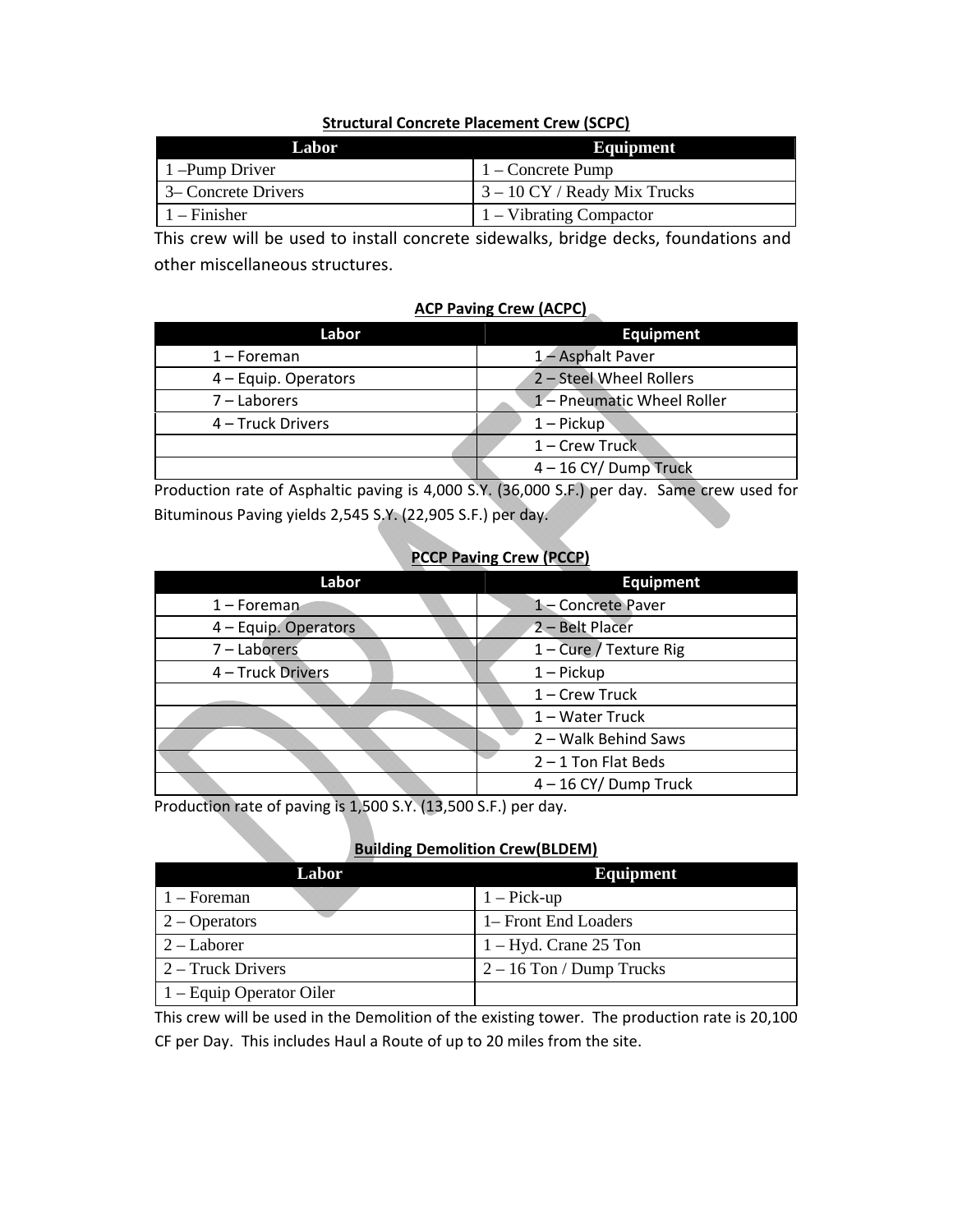#### **Drainage Crew (DRNAGE)**

| Labor            | <b>Equipment</b>          |
|------------------|---------------------------|
| 1 – Foreman      | $1 - Pick-up$             |
| 2 - Operators    | 1 – Crew Truck            |
| 2 - Pipe layers  | $1$ – Large Excavator     |
| $1 -$ Laborer    | 1 - Walk Behind Compactor |
| 2 – Truck Driver | 2 – Dump Truck            |

Production rate for this crew is assumed at 150 linear feet per day.

#### **Curb & Gutter Crew (CNGC)**

| Labor               | <b>Equipment</b>    |
|---------------------|---------------------|
| 1 – Foreman         | $1 - Pick-up$       |
| $1 -$ Operators     | $1 -$ Crew Truck    |
| 1 – Cement Finisher | 1-Curb/Gutter Paver |
|                     |                     |

Production rate 1,000 L.F. per day.

## **Backfill Crew (BKFLC)**

| Labor         | <b>Equipment</b>        |
|---------------|-------------------------|
| 1 – Foreman   | $1 - Pick-up$           |
| 2 – Operators | 1 – Crew Truck          |
| $1$ – Laborer | $1 - 200$ H.P. Dozer    |
|               | 1-2K Lbs Compact Roller |

Production rate 2,000 CY per day.

### **Grading Crew (GRADE)**

| Labor                  | <b>Equipment</b>                  |
|------------------------|-----------------------------------|
| $1 -$ Foreman          | $1 - Pick-up$                     |
| $4 -$ Operators        | $1 - 30,000$ Lbs Grader           |
| 2 - Laborer            | 1 - Vibratory Roller              |
| 1 - Heavy Truck Driver | $1 - 300$ H.P. Dozer              |
|                        | $1 - F.E.$ Loader (1.5 C.Y.)      |
|                        | 1 - Water Truck (5,000 Gal.)      |
|                        | 1-Tractor Trailer Truck (240 H.P) |

Used for grading sites and placing base course material. Production rate 3,800 S.Y. (34,200 S.F.) per day.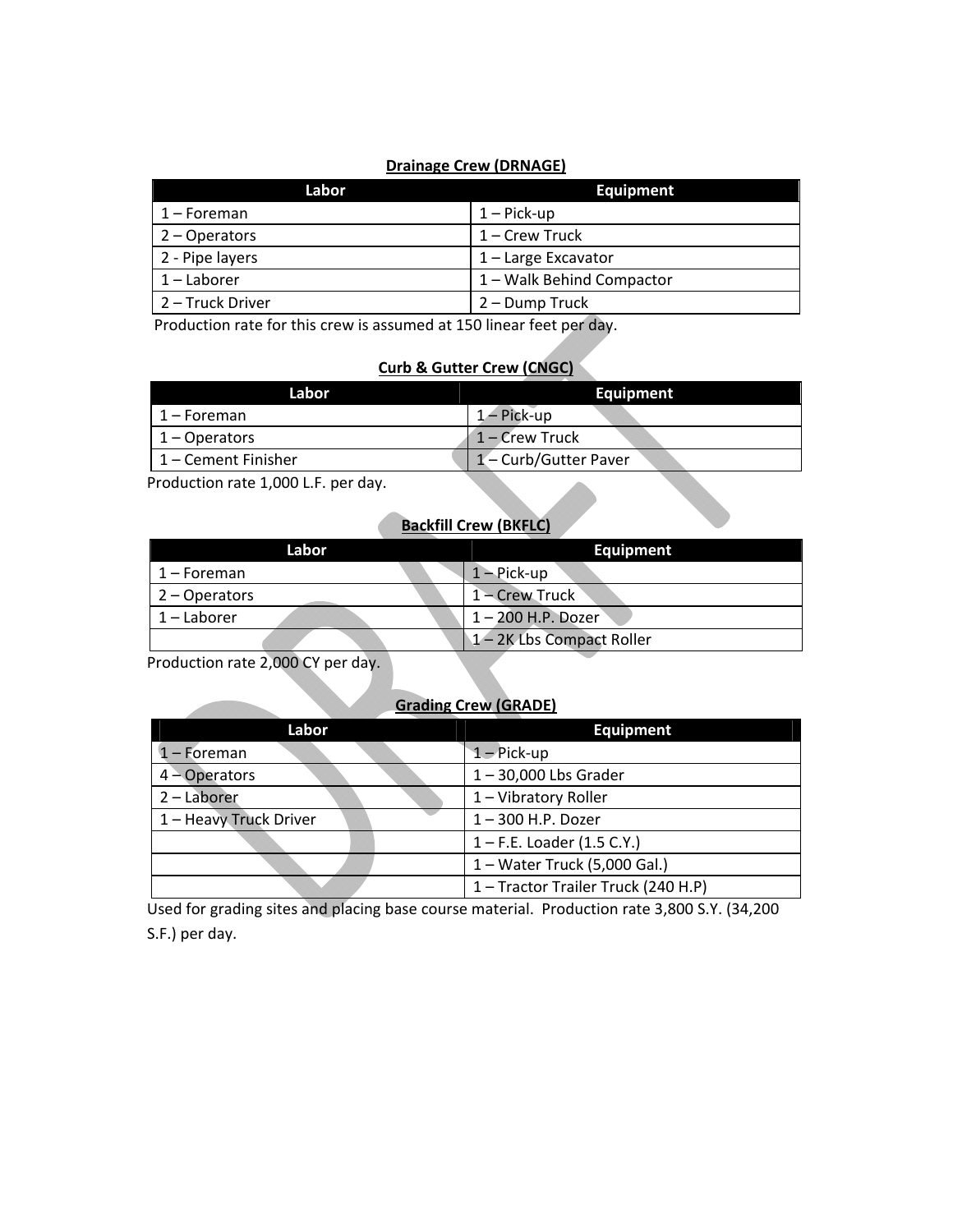#### **Building Demolition Crew(BLDEM)**

| Labor                      | <b>Equipment</b>           |
|----------------------------|----------------------------|
| $1 -$ Foreman              | $1 - Pick-up$              |
| $2 -$ Operators            | 1– Front End Loader        |
| $2 -$ Laborer              | $1 - Hyd$ . Crane 25 Ton   |
| $2 -$ Truck Drivers        | $2 - 16$ Ton / Dump Trucks |
| $1 -$ Equip Operator Oiler |                            |

This crew will be used in the Demolition of existing buildings. The production rate is 20,100 CF per Day. This includes Haul a Route of up to 20 miles from the site.

#### **Clear and Grubbing Crew ‐1 (CLEAR‐1)**

| Labor       | Equipment            |
|-------------|----------------------|
| 1 – Foreman | $1 - Pick-up$        |
| 1 – Laborer | $1 - 300$ H.P. Dozer |
|             | 2 - Dump Trucks      |

Production rate: 0.6 Acres (26,136 S.F.) per day.

#### **Clear and Grubbing Crew – 2 (CLEAR‐2)**

| Labor         | <b>Equipment</b>       |
|---------------|------------------------|
| $1 -$ Foreman | $1 - Pick-up$          |
| $1 -$ Laborer | $1 - F.E.$ Loader      |
|               | 1 - Chipping Machine   |
|               | $2$ – Chain Saws (36") |
|               | 1-Hyd. Excavator       |
|               | 2 - Dump Trucks        |

Production rate: 0.5 Acres (21,780 S.F.) per day. For use in dense clearing operations.

#### **Foundation (FOUND)**

| Labor                    | <b>Equipment</b>               |
|--------------------------|--------------------------------|
| $2 -$ Foreman            | $1$ – Pile Driver              |
| 2 – Equipment Operators  | $1 - \text{Crane}$             |
| $1 -$ Oiler              | $1 - Air Compresor$            |
| 4 – Truck Driver         | $1 -$ Hammer, 15K Ft. Lbs      |
| $3 -$ Laborers           | $1 -$ Concrete Pump            |
| $2$ – Concrete Finishers | $4 - 10$ CY / Ready Mix Trucks |

This crew will be responsible for pile driving, and foundation construction (where piles may be necessary).